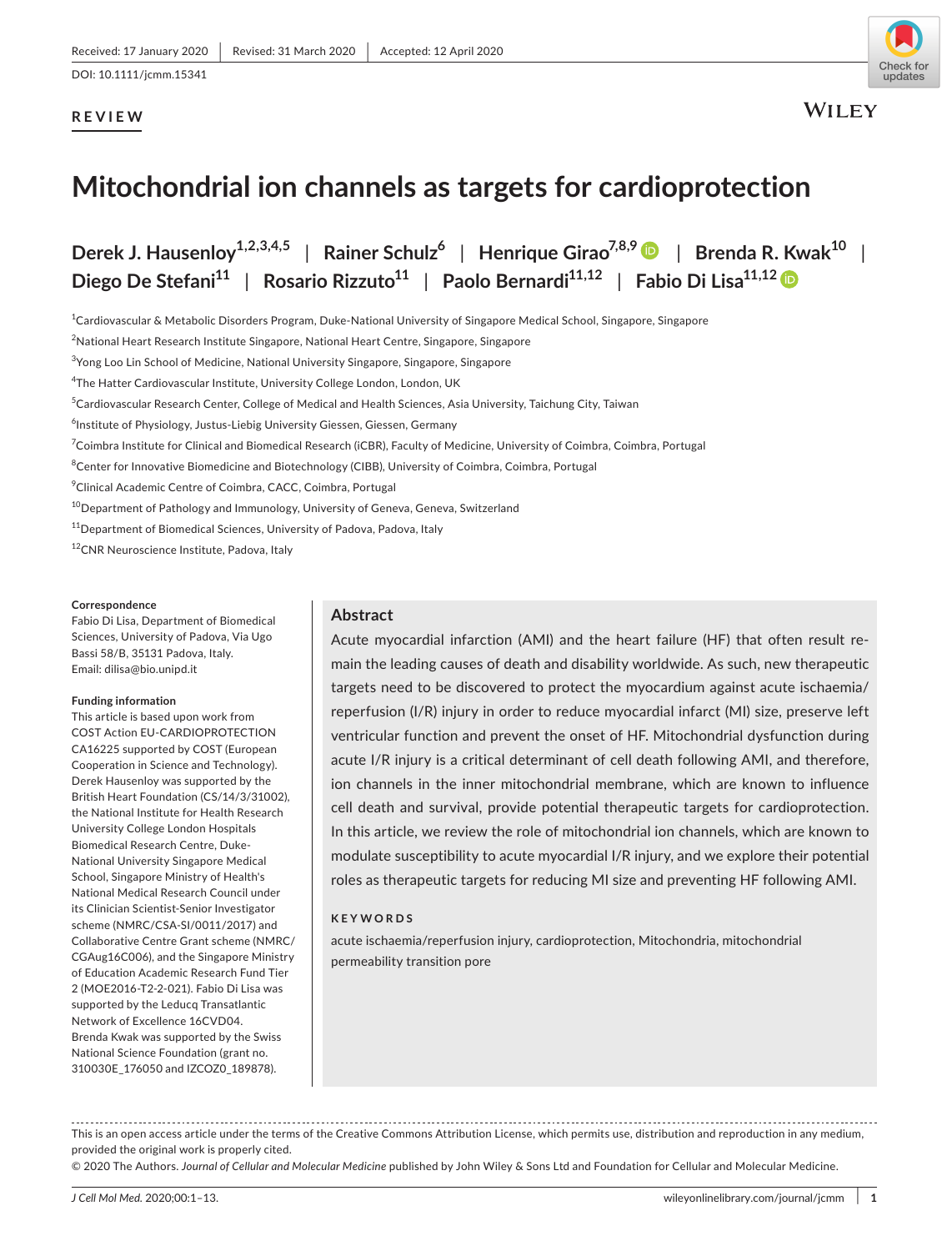# **1** | **INTRODUCTION**

Acute myocardial infarction (AMI) and the heart failure (HF) that often result remain the leading causes of death and disability worldwide. As such, new therapeutic targets are needed to protect the myocardium against the detrimental effects of acute ischaemia/ reperfusion (I/R) injury in order to reduce myocardial infarct (MI) size, preserve left ventricular (LV) function and prevent the onset of HF. Mitochondrial dysfunction during acute I/R injury is a critical determinant of cell death following AMI, and therefore, ion channels in the inner mitochondrial membrane (IMM), which are known to influence cell death and survival, provide potential therapeutic targets for cardioprotection. In this article, we review the role of mitochondrial ion channels (including the mitochondrial permeability transition pore [PTP], mitochondrial calcium uniporter, mitochondrial potassium channels, connexin-43 and mitochondrial uncoupling proteins [UCPs]), which have been shown to modulate susceptibility to acute myocardial I/R injury, and we highlight their potential roles as therapeutic targets for reducing MI size and preventing HF following AMI. However, recent attempts to translate cardioprotective strategies that target some of these mitochondrial ion channels have been hugely disappointing, and the translational issues facing mitochondrial protection are also discussed in this article, and in other articles of this special issue of JCMM.

### **2** | **THE MITOCHONDRIAL PTP**

The mitochondrial permeability transition (PT) defines a sudden increase in the permeability of the IMM to solutes with molecular masses up to 1500 Da. This process is attributed to the opening of a voltage- and Ca<sup>2+</sup>-dependent high-conductance channel known as the mitochondrial PT pore (PTP). $^{1}$  Besides Ca<sup>2+</sup>, PTP opening is favoured by reactive oxygen species (ROS), and a decrease in mitochondrial membrane potential  $(\Delta \Psi_m)$ , and it is antagonized by  $Mg^{2+}$ , adenine nucleotides and especially matrix pH values <7.<sup>1,2</sup> The immediate and obligatory consequence of PTP opening is the dissipation of the proton gradient across the IMM that, in an uncoupling-like effect, hampers adenosine triphosphate (ATP) synthesis and favours ATP hydrolysis. As the proton gradient is also utilized for mitochondrial  $Ca^{2+}$  uptake, PTP opening, which is stimulated by matrix  $Ca^{2+}$  accumulation, inhibits further  $Ca^{2+}$  entry while causing its release. This process appears to represent a physiological aspect of PT that might act as a pathway to avoid a potentially detrimental rise in intramitochondrial Ca $^{2+}$  levels. $^3$  Indeed, pharmacological and genetic inhibition of PTP opening results in increased matrix  $[Ca^{2+}].^{4,5}$  It is worth pointing out that PTP opening and the consequent matrix swelling are reversible, as initially documented in isolated mitochondria.<sup>6</sup> In isolated cells, openings of short duration (ie, <1 sec) are apparently not associated with changes in  $\Delta \Psi_{\rm m}$ , simply because intracellular redistribution of fluorescent probes used for monitoring changes in mitochondrial membrane potential is slower. Nevertheless, changes in mitochondrial calcein

fluorescence provided evidence that in untreated cells, transient PTP openings occur without affecting cell viability.<sup>7</sup> However, at present, especially in intact hearts or in vivo, specific interventions are not available to distinguish between short- and long-duration openings. This methodological limitation does not exclude the hypothesis that transient PTP openings contribute to cardioprotection induced by ischaemic pre-conditioning (IPC). $8$ 

This limited, possibly problematic approach, results from the combination of the cardioprotective effects elicited by drugs interacting with cyclophilin D (CyPD), such as cyclosporin A (CsA), $^{1,9}$ with the lack of definitive knowledge on the molecular identity of the PTP.<sup>10</sup> In this latter respect, genetic studies have ruled out the possibility that the PTP is formed by proteins located to the IMM, such as the adenine nucleotide translocase (ANT) and the phosphate carrier, or to the outer mitochondrial membrane, such as the voltage-dependent anion channel (VDAC) or the benzodiazepine receptor or TSPO.<sup>11-13</sup> More recently, data from different laboratories concur in suggesting that F-ATP synthase, namely the enzyme that couples the proton gradient with ATP synthesis (or hydrolysis), is directly involved in PTP formation.<sup>10,14</sup> Two major models are now being validated by multiple approaches. In one model, the *c* subunit is suggested to act as a pore, although several features of the PTP, especially the  $Ca^{2+}$  sensitivity, are not displayed by patch clamp studies of purified *c* subunits.<sup>15</sup> Conversely, all known features of the PTP are observed in electrophysiological studies carried out in purified F-ATP synthase dimers, as opposed to the lack of response to  $Ca^{2+}$  displayed by monomers.<sup>16,17</sup> Further support to the role of F-ATP synthase in PTP formation is provided by showing that major features of the PTP, such as  $Ca<sup>2+</sup>$ - and voltage dependence, as well as pH modulation, are selectively lost in mutants generated by means of site-directed mutagenesis.<sup>10</sup> In particular, the mutation of a single histidyl residue in the oligomycin sensitivity conferral protein subunit abolishes the pH-dependence making the H112Q mutant more susceptible to cell death induced by simulated ischaemia. This finding supports the notion that PTP opening is inhibited by acidosis during ischaemia.<sup>18</sup>

The formation of the PTP from F-ATP synthase has been questioned by deleting various subunits of this enzyme. Those deletions prevented assembly of functional F-ATPase, yet  $Ca<sup>2+</sup>$  -dependent  $Ca<sup>2+</sup>$  release apparently remained. However,  $Ca<sup>2+</sup>$ -induced swelling occurred after an abnormal lag with a slower rate and to a reduced extent. These features are not characteristic of the large conductance PTP, but they could suggest opening of a smaller channel (Figure 1). Interestingly, mutants lacking *c* subunits display small conductance properties inhibited not only by CsA, but also by the selective ANT inhibitor bongkrekic acid.<sup>19</sup> Whereas this finding might explain previous and recent results on ANT contribution to PTP formation, $20,21$  mitochondria appear to contain pores with different conductances formed by conformational changes of various proteins, and F-ATP synthase is required for formation of the large conductance PTP. Whereas opening of the large conductance pore is most likely to contribute to pathological processes, small conductance PTP channels could play physiological roles, including self-defence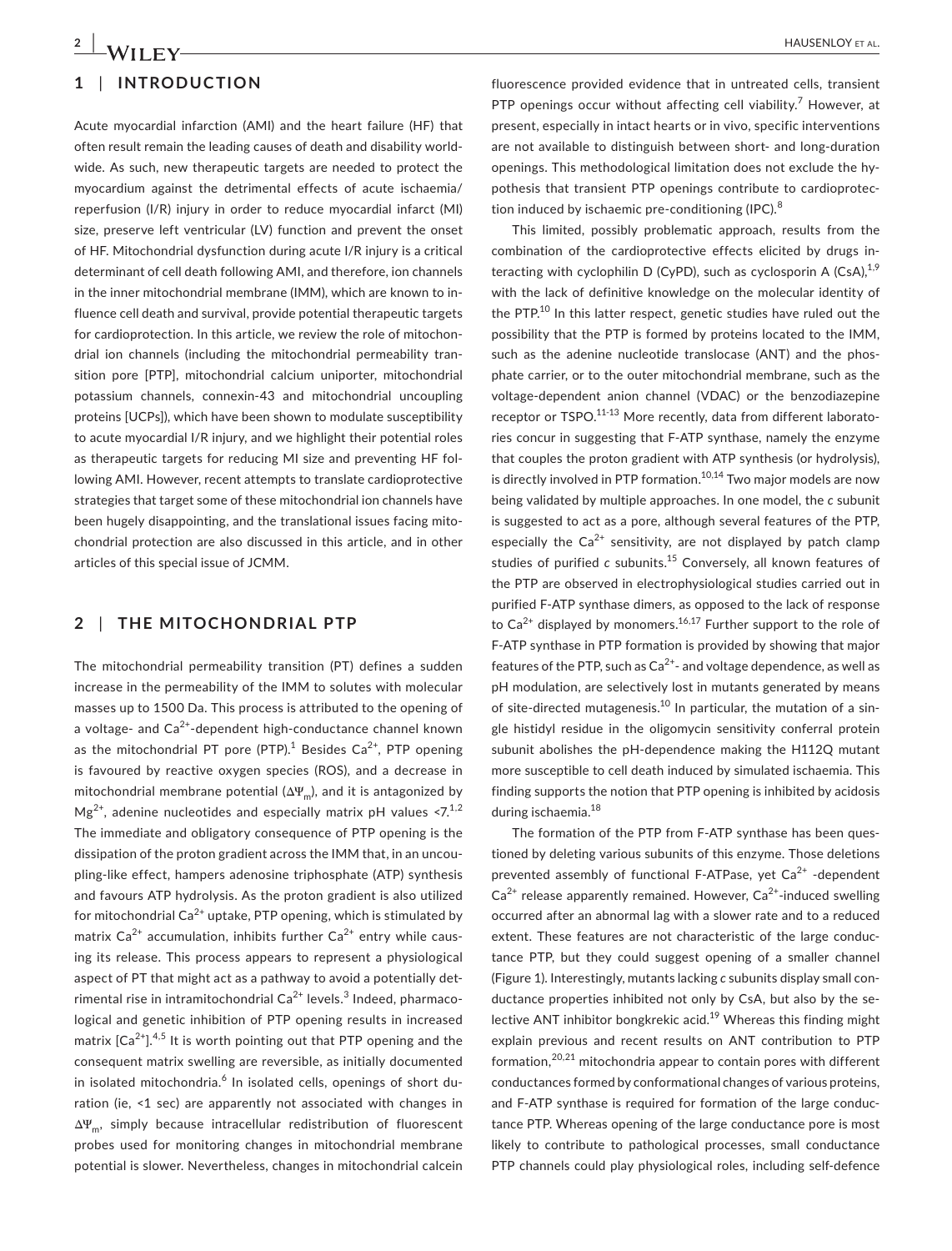

**FIGURE 1** Current hypotheses on PTP opening. As illustrated in the upper part of figure, an increase in matrix levels of Ca<sup>2+</sup> and/or ROS promotes opening of the large conductance PTP. This process is contributed by binding of CyPD to the PTP. Therefore, drugs, such as CsA, or genetic interventions targeting CyPD decrease, but do not abolish the open probability of the PTP. More recently,  $Ca^{2+}$ -induced PTP opening with small conductance has been reported that can still be inhibited by CsA. Although the proteins involved have not yet been conclusively identified, as discussed in Section 2, available information supports the involvement of F-ATP synthase in forming the large conductance PTP. The small conductance could be due to other proteins, such as ANT, explaining the use of a different colour in lower part of the scheme. However, different conformations of the same protein might form pores with increasing sizes. CsA, cyclosporin A; CyPD, cyclophylin D; IMM, inner mitochondrial membrane; ROS, reactive oxygen species

mechanisms. Besides testing this hypothesis by genetic approaches, for translational approaches pharmacological studies should also be implemented using PTP inhibitors that do not target CyPD. Recently, isoxazole and triazole compounds have been reported to afford a remarkable cardioprotective efficacy independent of CyPD.<sup>22</sup> Besides identifying the molecular target(s), future studies should investigate whether these novel PTP inhibitors are devoid of the detrimental effects of a prolonged CyPD deletion or targeting, such as worsening of adverse LV remodelling in hypertrophied hearts.<sup>5</sup>

At variance from our current limited knowledge on possible physiological roles, a large body of evidence supports a pathological role for PTP opening,  $1,23-25$  especially in the case of the loss of cardiomyocyte viability associated with I/R injury.<sup>26-31</sup> The evidence supporting this hypothesis is indirect, as it is largely based upon the protective effects afforded by pharmacological or genetic approaches that prevent PTP opening. Although many small animal studies have shown that the administration of CsA at the time of reperfusion to target PTP opening, reduces MI size (reviewed in 32), the studies in large animal pig AMI models have been mixed. $33,34$ Endogenous cardioprotective strategies such as IPC and ischaemic post-conditioning have also been shown to mediate their protective effects by inhibiting PTP opening at reperfusion.<sup>35,36</sup>

Other than in vitro techniques for detecting PTP opening in isolated mitochondria or cells, $37$  methods or biomarkers for detection of PTP opening in vivo are not available. Thus, not only the precise time and the mechanisms driving PTP opening have hardly been characterized in vivo, but also the PTP contribution to any given process still relies solely on interventions that in most cases target the PTP modulator CyPD and not the pore itself.<sup>1,38</sup> This indirect approach has serious shortcomings that complicate the possibility to translate experimental data into clinical settings, as well as the interpretation of data obtained in clinical trials,<sup>38</sup> as discussed in Section 8.

In summary, whereas PTP opening is of crucial relevance in acute myocardial I/R injury, the conclusive elucidation of its molecular nature is necessary to solve the current uncertainties on functional modalities and their involvement in pathophysiology. This information will allow the development of direct and specific drugs to be tested in clinical trials for the proper re-evaluation of PTP inhibition in human cardioprotection.

# **3** | **THE MITOCHONDRIAL C ALCIUM UNIPORTER**

Apart from many crucial roles played in excitation-contracting coupling and signalling pathways in the cytosol,  $39-41$  Ca<sup>2+</sup> represents a pivotal factor in both mitochondrial physiology and mitochondria-dependent pathological processes.<sup>42-47</sup> Within the matrix,  $Ca<sup>2+</sup>$  contributes to the activation of key enzymes in substrate oxidation that fuel the respiratory chain with reducing equivalents resulting in an increased ATP synthesis to match the increased demand dictated by a rise in cytosolic  $[Ca<sup>2+</sup>]$ . The contribution of mitochondrial Ca<sup>2+</sup> uptake to cytosolic Ca<sup>2+</sup> oscillations related to myocardial contractile activity remains a controversial issue.<sup>48</sup> However, as mentioned in Section 2, a large rise in mitochondrial  $Ca<sup>2+</sup>$  is a major factor in promoting PTP opening. Unfortunately, despite major advancements in techniques for monitoring  $Ca<sup>2+</sup>$ levels in various cellular compartments, a threshold between physiological and pathological  $[Ca^{2+}]$  cannot yet be established even in vitro. Nevertheless, influx and efflux pathways operate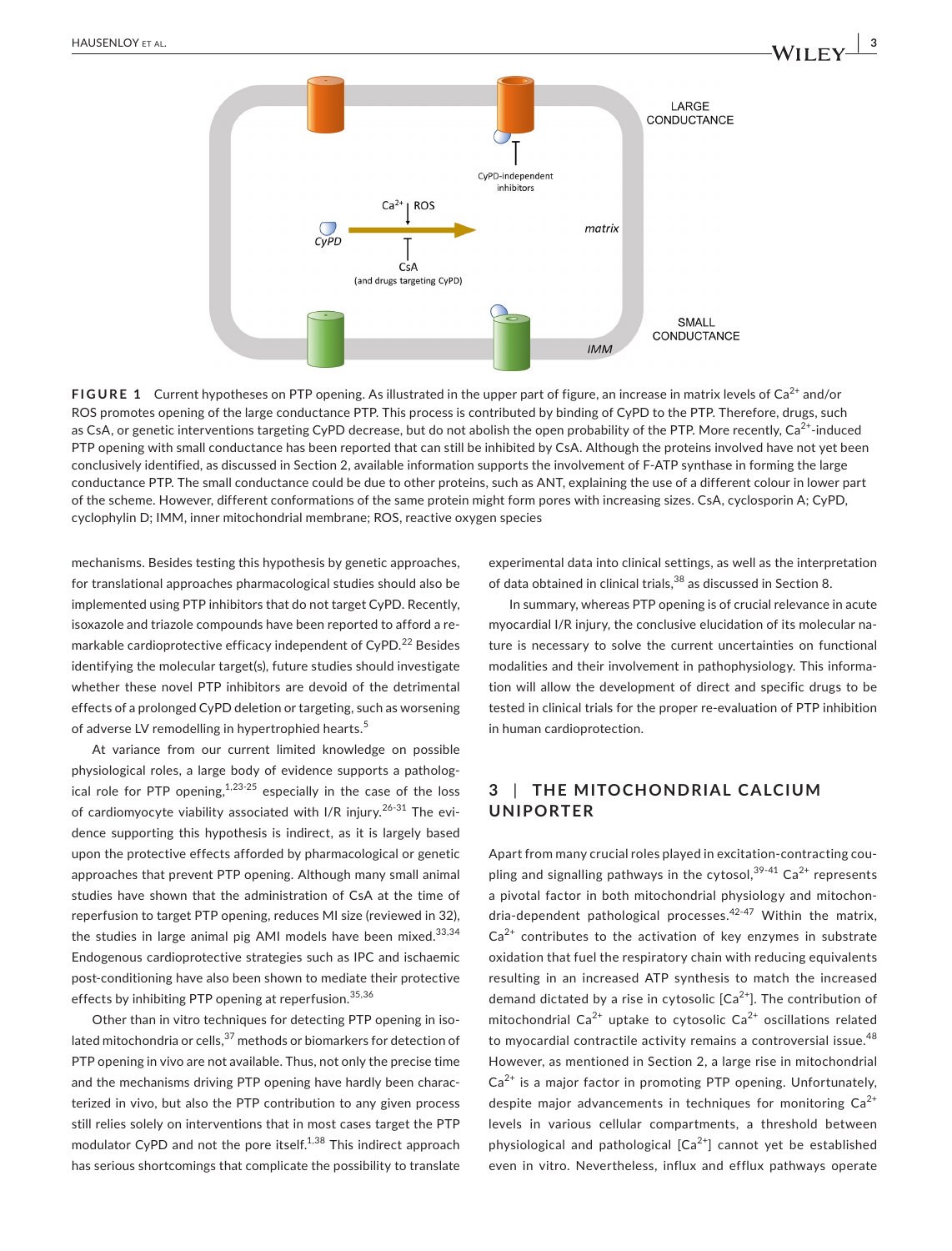continuously to regulate the intramitochondrial (ie, matrix)  $[Ca^{2+}]$ with respect to  $Ca^{2+}$  levels in the cytosol. The electrochemical gradient ( $\Delta \mu_H$ ) across IMM generated by mitochondrial respiration drives both  $Ca^{2+}$  uptake and release. Indeed, the electrical component of  $\Delta \mu_H$ , namely Dy, drives Ca<sup>2+</sup> entry into the matrix by means of the mitochondrial calcium uniporter (MCU), whereas the chemical component of  $\Delta\mu_H$  namely  $\Delta$ pH, is utilized for mitochondrial Ca<sup>2+</sup> release catalysed mostly by the mitochondrial Na $^{\ast}$ /Ca $^{2+}$ exchanger (or more precisely, Na<sup>+</sup>/Ca<sup>2+</sup> Li<sup>+</sup>-permeable exchanger, abbreviated as  $mNCLX$ ).<sup>49</sup> In fact,  $mNCLX$  is functionally coupled with the mitochondrial Na<sup>+</sup>/H<sup>+</sup> exchanger, so that eventually mitochondrial  $Ca^{2+}$  release is paralleled by  $H^+$  uptake. In addition, PTP opening might represent a fast pathway for mitochondrial  $Ca^{2+}$  release (see Section 2).

Our current understanding of mitochondrial  $Ca<sup>2+</sup>$  homoeostasis has been greatly advanced by the elucidation of the molecular nature of MCU and  $mNCX$ <sup>50,51</sup> MCU is a 40 kD protein with two transmembrane domains separated by a short loop containing acidic residues that are critical for  $Ca<sup>2+</sup>$  channelling function. The discovery of the MCU was preceded by the identification of the mitochondrial calcium uptake protein  $1^{52}$  that acts as a gatekeeper preventing mitochondrial  $Ca^{2+}$  uptake at low cytosolic  $[Ca<sup>2+</sup>]$ <sup>47,53-55</sup> More recently other proteins have been identified that control MCU activity and are grouped under the term MCU complex (reviewed in 47,53,56). Therefore, the net mitochondrial  $Ca<sup>2+</sup>$  uptake results from the balance between the activities of several proteins. This structural complexity hinders the development of genetic or pharmacological strategies aimed at controlling mitochondrial  $Ca^{2+}$  levels, as well as the interpretation of results from loss-of-function approaches. Indeed, this appears to be the case with studies investigating MCU role in acute myocardial I/R injury. As upon reperfusion the large increase in mitochondrial  $[Ca<sup>2+</sup>]$  occurring upon reperfusion favours PTP opening, MCU deletion should confer protection against I/R injury. However, mice models have generated controversial results.<sup>57</sup> Although MCU deletion was embryonically lethal in a pure genetic background (ie, C57BL/6), mice devoid of MCU were generated in a mixed genetic background (ie, CD1). Not only was basal cardiac function not affected, but also, when hearts were isolated and subjected to I/R injury, infarct size was not different from WT littermates and CsA-induced protection was abolished.<sup>58</sup> Also lack of protection resulted from MCU down-regulation obtained by means of transgenic expression of a dominant negative (MCU).<sup>59</sup> Conversely, the specific deletion of cardiac MCU in adult mice elicited a significant protection against in vivo I/R injury.<sup>60,61</sup> The discrepancy between results in total body deletion and conditional knockout has not been resolved. Besides differences between in vitro and in vivo acute myocardial I/R injury models, timing and duration of MCU deletion are likely to explain the difference in sensitivity to I/R injury. The lack of MCU throughout development might trigger compensatory mechanisms involved in death pathways.<sup>57</sup>

In summary, whereas results from a prolonged MCU deletion would suggest that cardiomyocyte death can be obtained independently of mitochondrial  $Ca^{2+}$  overload and PTP opening. findings in conditional MCU KO mice lend support to the relevance of mitochondrial  $Ca^{2+}$  overload as a determining factor in acute myocardial I/R injury. This concept is further supported by genetic manipulations of mNCLX. Its deletion was shown to cause a severe mitochondrial  $Ca^{2+}$  overload resulting in lethal HF, whereas cardiac specific overexpression prevented I/R-induced PTP opening and cardiomyocyte death. $^{62}$  Drugs specifically targeting the MCU complex are necessary to validate or dispute the occurrence and the role of mitochondrial  $Ca^{2+}$  increase in I/R injury models in large animals and clinical settings.

# **4** | **THE MITOCHONDRIAL K ATP CHANNEL**

Several  $K^+$  channels have been described in mitochondria.  $63-65$ However, due to its role in cardioprotection most of the attention has been focused on the mitochondrial ATP-sensitive (ie, inhibited by physiological levels of ATP) K $^{\text{+}}$  channel (mitoK<sub>ATP</sub>).<sup>66-70</sup> The maintenance of matrix volume depends on the net balance between  $K^+$ uptake and release. $64,71$  A K<sup>+</sup> cycle across the IMM exists whereby the electrophoretic influx driven by  $\Delta\psi_m$  is balanced by the electroneutral  $K^{\dagger}/H^{\dagger}$  antiporter.<sup>71</sup> An uncontrolled increase in  $K^{\dagger}$  influx, such as that induced by valinomycin, results in mitochondrial depolarization and large matrix swelling, so that  $K^+$  channels have to be tightly regulated. This is the case with mito $K_{ATP}$  that was originally described in liver mitoplasts.<sup>72</sup> Its function was initially attributed to the regulation of mitochondrial volume<sup>73</sup> with no precise role in pathophysiology in any organ, in contrast from various functions attributed to plasma membrane  $K_{ATP}$  channels.<sup>74,75</sup> The mito $K_{ATP}$ channels are hetero-octameric complexes of 4 transmembrane inward-rectifying  $K^+$  (KIR) channel subunits and four sulfonylurea receptor (SUR) subunits. Two KIR isoforms (KIR6.1/6.2) and 3 SUR isoforms (SUR1/2A/2B) have been described.<sup>75</sup> For instance, in the heart the sarcolemmal  $K_{ATP}$  channel (surface $K_{ATP}$ ) comprises KIR6.2 and SUR2A subunits.

As its initial discovery, the cardiac surface $K_{ATP}$  has been suggested to be associated with cardioprotection.<sup>76</sup> Activation occurs in response to ischaemia-induced [ATP] decrease. The consequent shortening of action potential reduces  $Ca^{2+}$  entry and contractility favouring the maintenance of ATP levels and cell viability during acute I/R injury (reviewed in 77). This hypothesis appeared to be supported by reports showing that  $K_{ATP}$  openers mimicked the cardioprotective effects of IPC, with IPC-induced protection being abolished by  $K_{ATP}$  antagonists.<sup>69</sup> However, subsequent reports argued against a major surface $K_{ATP}$  involvement by showing that: (a)  $K_{ATP}$  channel activators, including diazoxide (DZX), protected non-contracting cardiomyocytes<sup>78</sup>; (b) surface $K_{ATP}$  channel activity was hardly affected by DZX, whereas drugs specifically targeting the surface $K_{ATP}$  channel were not protective.<sup>78,79</sup> On the other hand, DZX was shown to restore ATP-inhibited  $K^+$  flux in isolated mitochondria<sup>80</sup> that also displayed 5-hydroxydecanoate (5HD) inhibition.<sup>81</sup> Therefore, the attention shifted towards mitochondria to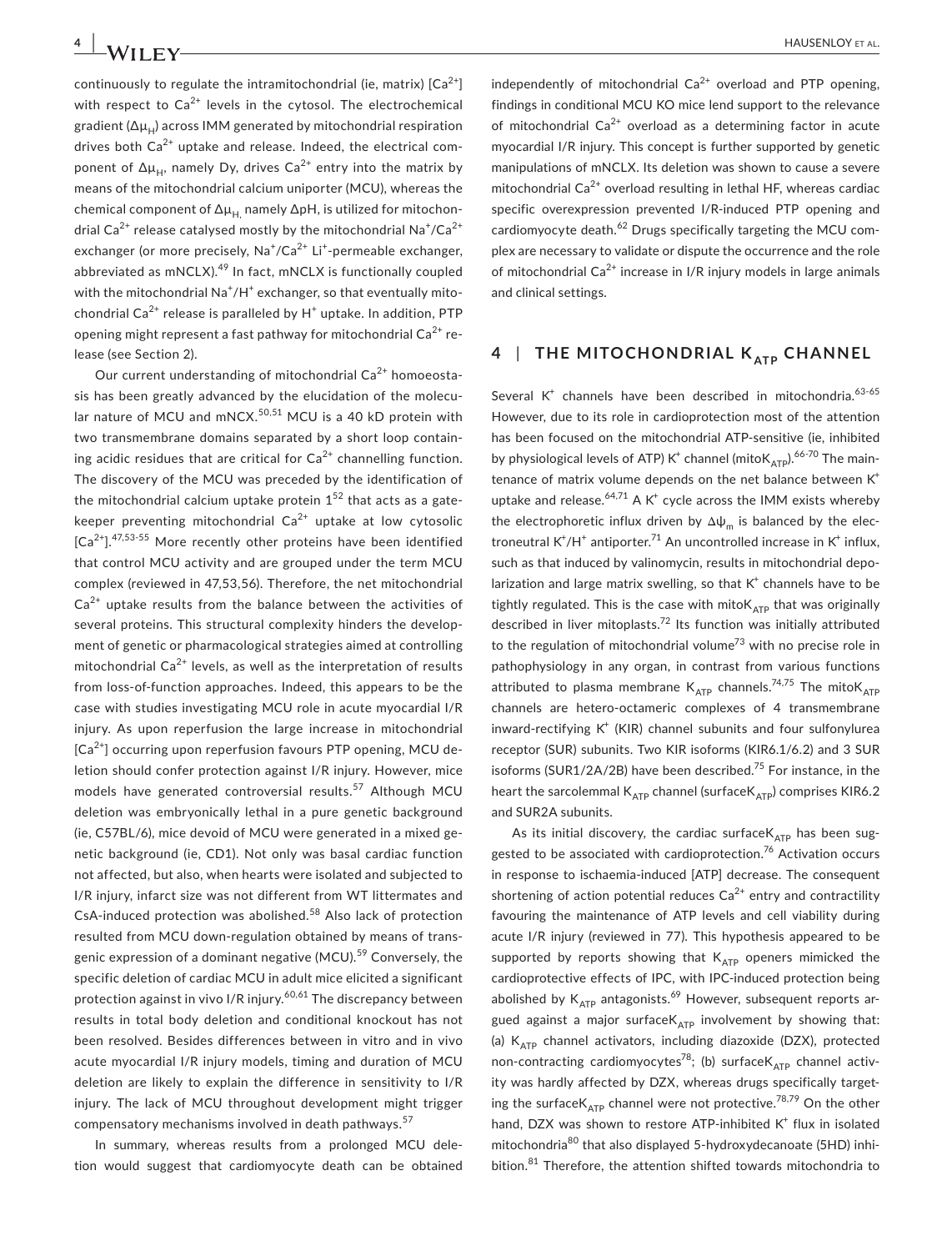both elucidate mito $K_{ATP}$  structure and clarify the protective mechanisms triggered by its opening.

The fact that DZX and 5HD also affected mitochondrial processes other than the  $K_{ATD}$  channel<sup>63</sup> renders the identification of its molecular identity especially important. Initial attempts provided evidence that electrophysiological properties of  $K^+$  channels can be observed in lipid bilayers containing partially purified mitochondrial proteins.<sup>73,82</sup> More recently, an unbiased proteomic approach carried out in cardiac IMM led to the identification of *Kir1.1*, another member of the *Kir* gene family, also known as the renal outer medullary K $^{\text{+}}$  channel (ROMK). $^{68}$  This protein has been attributed the role of mito $K_{ATP}$  channel based upon results obtained in cardiomyoblasts whereby ROMK overexpression protected against death stimuli. These results should be validated by in vivo approaches of loss- and gain of function. Of note, the pharmacologic properties of ROMK do not completely match those reported for mito $K_{ATD}$  and ROMK interaction with SUR components has not yet been demonstrated. Lately, mito $K_{ATP}$  identity has been attributed to a protein complex of the IMM that, similar to sur $faceK<sub>ATP</sub> channels, is composed of pore forming and ATP-binding$ subunits, termed MITOK and MITO SUR, respectively.<sup>70</sup> Whereas overexpression of only MITOK generated an excessive  $K^+$  influx resulting in large matrix swelling, the in vitro reconstitution of MITOK together with MITOSUR displayed the main electrophysiological and pharmacologic properties of mito $K_{ATP}$ . In addition, MITOK deletion abolished DZX-induced cardioprotection in isolated hearts.<sup>70</sup> Regarding the protective mechanisms, mito $K_{ATP}$ opening causes a mild increase in mitochondrial levels of ROS that appears to be required for cardioprotection.<sup>83</sup> Actually, a feedback loop has been proposed whereby ROS would result in PKC-ε activation that would prolong mito $K_{ATP}$  activation and prevent PTP opening.<sup>83</sup> This loop might also involve connexin43 (Cx43).<sup>84</sup>

In summary, whereas the involvement of mito $K_{ATP}$  in cardioprotection is generally accepted mostly based upon pharmacological evidence, the protective mechanisms are far from being conclusively defined. The recent identification of the molecular nature of the mito $K_{ATP}$  will provide the molecular tools to investigate its interaction with signalling pathways and determining factors of acute myocardial I/R injury, such as proteins involved in mitochondrial ROS formation,  $Ca^{2+}$  transport and PT.

### **5** | **THE MITOCHONDRIAL BKCa CHANNEL**

In addition to the mito $K_{ATP}$  channel, there is also a large or "big" conductance calcium-sensitive and voltage-activated  $K^+$  channel (termed the BKCa channel) present in the IMM.<sup>85</sup> A number of experimental studies have shown that opening of the BKCa channel, using the pharmacological agonist NS1619, reduced MI size in animal models of acute myocardial I/R injury and that this cardioprotective effect was abrogated in the presence of the BKCa channel antagonist paxilline. 85,86 In addition, mice overexpressing BKCa channel were found to be protected against acute I/R injury, confirming the cardioprotective role of this mitochondrial potassium channel. The mechanisms underlying this cardioprotective effect have been attributed to its effect on mitochondrial membrane depolarization, attenuation of mitochondrial  $Ca^{2+}$  overload.<sup>87</sup> production of mitochondrial signalling ROS,<sup>88</sup> and reduced oxidative stress at reperfusion.<sup>89</sup>

Interestingly, in common with the mito $K_{ATP}$  channel, it has also been shown that the infarct-limiting effects of both classical and delaved IPC, $86,90$  ischaemic post-conditioning (IPost), $91$  and limb remote ischaemic conditioning (RIC), $92,93$  were abrogated in the presence of a pharmacological BKCa blocker, suggesting that opening of the BKCa channel is also required for ischaemic conditioning cardioprotection. Furthermore, it has been shown that protein kinase A (PKA), which is known to be activated by IPC, can increase opening of the BKCa channel, providing a potential link between IPC and BKCa channel opening.<sup>87</sup>

In summary, in a similar manner to the mito $K_{ATP}$  channel, the opening of the mitochondrial BKCa is cardioprotective and contributes to ischaemic conditioning protection. How the two mitochondrial potassium channels interaction to confer cardioprotection needs further investigation.

#### **6** | **CONNEXIN43**

Cx43 is a protein well known for the formation of gap junctions. It is the main connexin isoform expressed in cardiomyocytes, but it is also found in other cell types of the heart such as endothelial cells and fibroblasts (for review, see  $94,95$ ). Six Cx43 molecules assemble into hemichannels, and gap junctions are formed by docking of hemichannels from adjacent cells, which connect the cytoplasm of cells. Gap junctions are regulated by post-translational modifications of Cx43, amongst them phosphorylation mediated by several protein kinases (for review, see <sup>95,96</sup>). In addition to its localization at the plasma membrane, Cx43 is also detected at other cellular compartments including the nucleus,  $97,98$  subsarcolemmal mitochondria, $99-103$  and exosomes, $104,105$  which attribute to Cx43 other biological functions that extend beyond intercellular communication (for review, see <sup>105,106</sup>). Interestingly, gap junctions form intimate associations with mitochondria, and the contact between annular gap junction vesicles and mitochondria may facilitate Cx43 delivery to the mitochondria (Figure 2).<sup>107</sup>

Within mitochondria, Cx43 regulates central functions—all of them being important for I/R injury and protection from it—including oxygen consumption and ATP production,<sup>108</sup> ROS formation,<sup>109,110</sup> uptake of  $K^{+111}$  and  $Ca^{2+}, ^{112}$  PTP opening<sup>112,113</sup> and apoptosis.<sup>114</sup> The amount of mitochondrial Cx43 increases with ischaemia,<sup>115</sup> and also rises by treatment with DZX or fibroblast growth factor 2, compounds known to reduce irreversible I/R injury.<sup>100,116</sup> Despite these above-described functions of mitochondrial Cx43, the exact contribution of the protein to mitochondrial function in I/R injury and cardioprotection remains unclear. Cx43 interacts with a number of other proteins and the analysis of the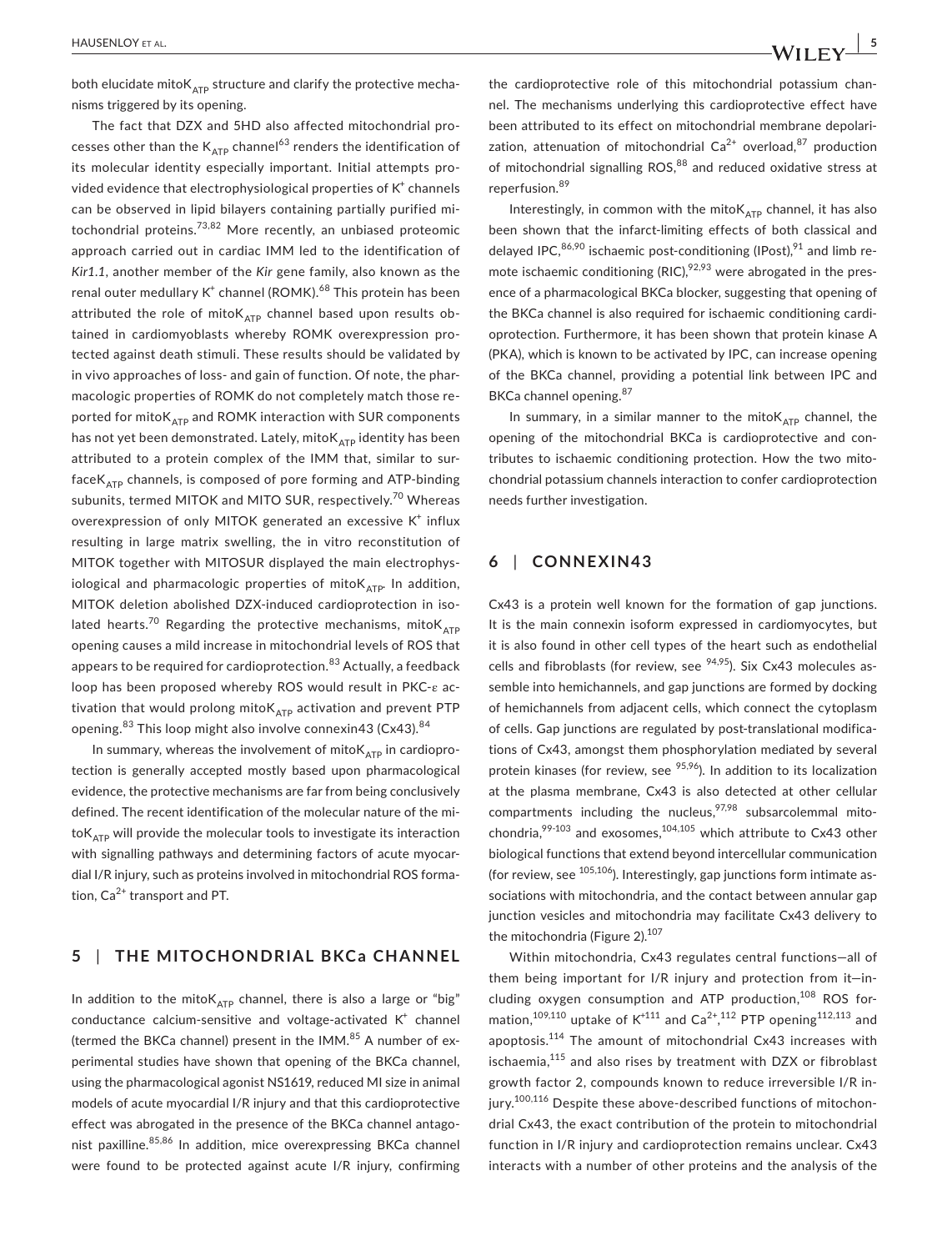



**FIGURE 2** Mitochondrial Cx43 in cardiomyocytes. In cardiomyocytes, the accumulation of Cx43 in mitochondria occurs primarily in the inner membrane of subsarcolemmal mitochondria, where the close proximity to the plasma membrane and internalized annular gap junctions likely favour the transfer of Cx43 to the mitochondria. At mitochondria, Cx43 interacts with apoptosis-inducing factor, betasubunit of the electron-transfer protein, ATP synthase alpha and beta, cytochrome c oxidase subunit 4, voltage-dependent anion channel protein 1, mitochondrial stress protein 70, mitofilin and subunits of the Kir6.1 potassium channels. Cx43-hemichannels can also interact with ryanodine receptors at the sarcoplasmic reticulum. Besides the full length, a shorter NT-truncated form of Cx43, the GJA1-20 kD, is present in the outer mitochondrial membrane of cardiomyocytes, where it mediates the microtubule-dependent mitochondrial transport

interactome of whole cell Cx43 under normoxic conditions and after myocardial I/R injury by mass spectrometry identified proteins involved in metabolism, signalling, trafficking, but also in gap junction-independent processes. $117$  Mass spectrometry analysis of native immunoprecipitated mitochondrial extracts showed that Cx43 interacts with the apoptosis-inducing factor and the beta-subunit of the electron-transfer protein,<sup>118</sup> the F-ATP synthase α and β subunits, cytochrome c oxidase subunit 4, VDAC protein 1, mitochondrial stress protein 70 and mitofilin, $119$  a protein important for cristae structure and morphology.<sup>120</sup> Mitochondrial Cx43 also interacts with subunits of the Kir6.1 potassium channels $^{121}$ and it regulates the expression of mitochondrial nitric oxide synthase isoforms and thereby the mitochondrial nitric oxide formation.<sup>122</sup> The importance of such protein-protein interactions for mitochondrial function and I/R injury requires further investigation. The presence of Cx43 at the mitochondria is also important to regulate  $Ca^{2+}$  homoeostasis.<sup>112</sup>

A contribution of Cx43 to the cardioprotection by IPC is shown in heterozygous Cx43-deficient mice,<sup>123</sup> which have no longer MI size reduction after a classical IPC protocol.<sup>123</sup> The first evidence that mitochondrial Cx43 is involved in such protection came from a study in isolated cardiomyocytes—apparently lacking gap junctions—in which cytoprotection by pre-conditioning was achieved in wild-type, but not in Cx43-deficient cells.<sup>124</sup> Inhibition of the mitochondrial import of Cx43 abolished MI size reduction by pharmacological pre-conditioning.<sup>125</sup> Although mitochondrial Cx43 increased after I/R, such an increase was absent in hearts undergoing a IPC protocol, $126$  and the phosphorylation status of mitochondrial Cx43 was preserved.<sup>127</sup>

Although isolated mitochondria can be protected by IPC, such beneficial effects depend on the presence of Cx43.<sup>128</sup> The

mechanism by which Cx43 contributes to cardioprotection by IPC seems to involve ROS signalling. $84$  In addition, S-nitrosylation-a post-translational modification of general importance for cardioprotective signalling—involves mitochondrial  $Cx43<sup>129</sup>$  Studies on the role of mitochondrial Cx43 in pre-conditioning have recently been reviewed.129

Data on the contribution of mitochondrial Cx43 to RIC or IPost are limited. Although mitochondrial Cx43 increases after I/R, such an increase is absent in hearts undergoing an IPost protocol.<sup>126</sup> Depending on the species, IPost is associated with either decreased<sup>126</sup> or increased<sup>130</sup> phosphorylation of Cx43. In H9C2 cells, hypoxic post-conditioning enhanced the amount of mitochondrial Cx43 and the protein contributed to cytoprotection via decreasing ROS formation.<sup>131</sup> In addition, phosphorylation of mitochondrial Cx43 is also involved in pharmacological post-conditioning with sphingosine-1-phosphate (S1P). $132$  The S1P-induced reduction of MI size after ex vivo I/R was lost in hearts of mice with a truncated C-terminus of Cx43 (Cx43K258/KO) or in which the S368 is mutated to a non-phosphorylatable alanine (Cx43S368A/S368A), illustrating the importance of this site in cardioprotection.<sup>132</sup> Moreover, infusion of short peptides (αCT1 and αCT11), known to increase S368 phosphorylation of Cx43 in cardiomyocytes, preserved LV function when applied before or after ischaemia.<sup>133</sup> However, it should be kept in mind that alterations in Cx43 expression/phosphorylation induced by ischaemic or pharmacological post-conditioning may be involved but are likely not causal for such cardioprotection, as heterozygous Cx43-deficient mice also show an effective infarct size reduction by IPost.<sup>134</sup> Studies on the role of mitochondria in post-conditioning have recently been reviewed.129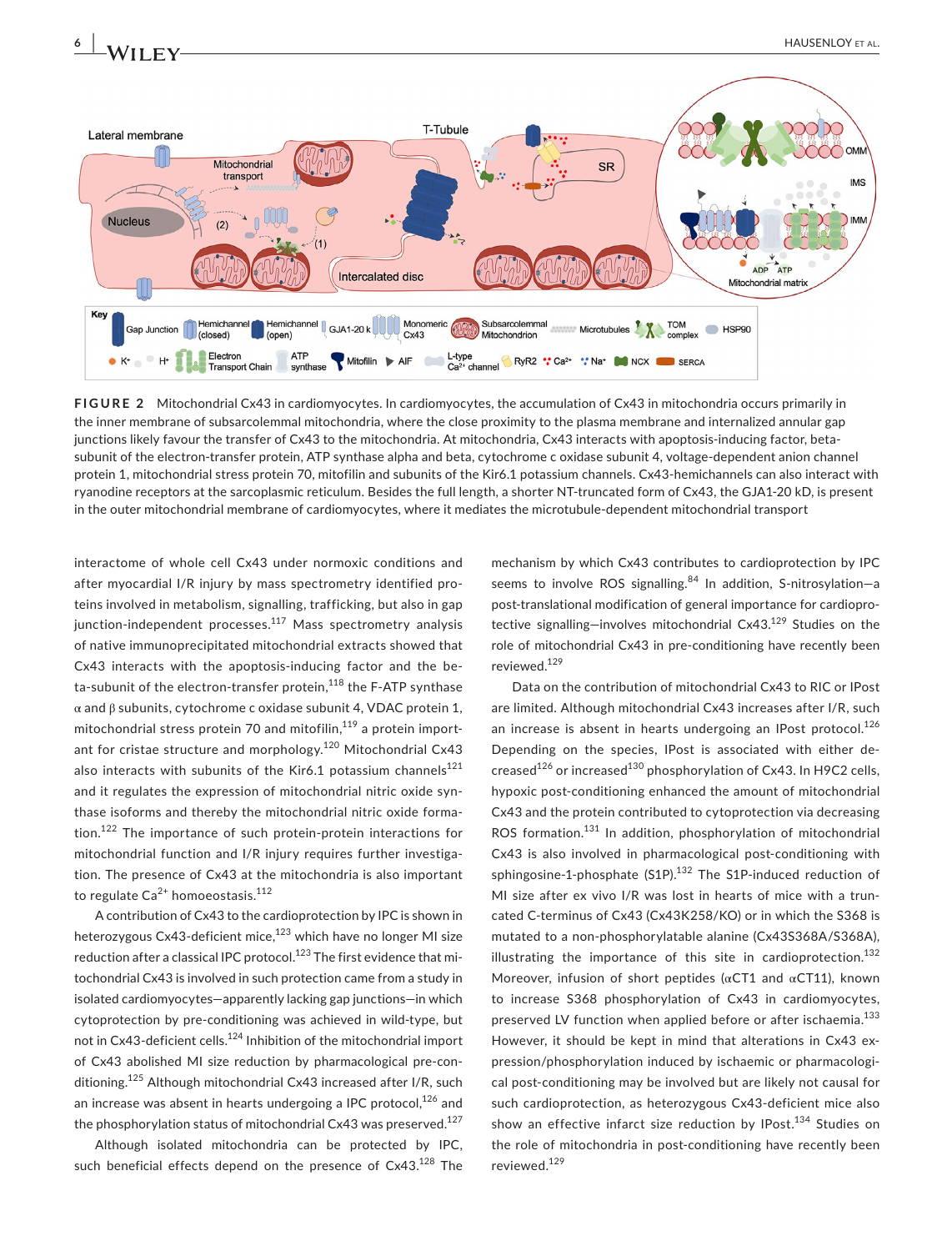| Channel     | Effect     | Compound       | <b>Species</b> | Ex<br>vivo  | In vivo                   | <b>Notes</b>  | References |
|-------------|------------|----------------|----------------|-------------|---------------------------|---------------|------------|
| PTP         | Inhibition | CsA            | Mouse          |             | $\mathsf X$               |               | 163,164    |
|             |            |                | Rat            |             | $\pmb{\times}$            |               | 165-168    |
|             |            |                |                | $\mathsf X$ |                           |               | 30,169     |
|             |            |                |                |             | X                         | No protection | 153        |
|             |            |                | Rabbit         |             | X                         |               | 170-174    |
|             |            |                | Pig            |             | X                         |               | 33         |
|             |            |                |                |             | X                         | No protection | 175,176    |
|             |            | Debio-025      | Mouse          |             | X                         |               | 177        |
|             |            | Sanglifehrin A | Mouse          |             | $\boldsymbol{\mathsf{X}}$ |               | 178        |
|             |            |                | Rat            | $\mathsf X$ |                           |               | 31         |
|             |            | <b>NIM 811</b> | Rabbit         |             | $\mathsf X$               |               | 172        |
|             |            | Compound 22    | Rabbit         |             | X                         |               | 179        |
| $K_{ATP}$   | Activation | Diazoxide      | Rat            | $\mathsf X$ |                           |               | 66         |
|             |            |                |                |             | $\mathsf X$               |               | 180-182    |
|             |            |                | Rabbit         |             | $\mathsf X$               |               | 183-186    |
|             |            |                |                |             | $\mathsf X$               | No protection | 187        |
| <b>BKCa</b> | Activation | NS1619         | Rat            | $\mathsf X$ |                           |               | 188        |
|             |            |                | Rabbit         | $\mathsf X$ |                           |               | 85         |
|             |            |                | Dog            |             | X                         |               | 86         |

Connexin genes are commonly classified according to sequence homology and alphabetically divided into five subfamilies<sup>135</sup> and the Cx43 gene is therefore called *GJA1*. Cx43 is subject to internal (alternative) translation, *that is* the translation of the coding region of *GJA1* mRNA produces not only full-length Cx43 but at least 4 additional NT-truncated forms with different molecular weight, of which the 20 kD form is the most abundant. $136-140$  Functionally, it was first shown that GJA1-20k interacts with full-length Cx43 thereby regulating its subcellular distribution and the formation of gap junctions. This mechanism appeared of particular importance to limit gap junction formation during epithelial-mesenchymal transition.136,138 In cardiomyocytes, GJA1-20k stabilizes actin filaments to guide Cx43 delivery to the intercalated discs $140$  and it facilitates microtubule-dependent mitochondrial transport important for mitochondrial network integrity during cellular stress.<sup>139</sup>

Recent studies showed an up-regulation of GJA1-20k upon hypoxia, ischaemia or  $I/R$ .<sup>141-143</sup> GJA1-20k targets to the outer mitochondrial membrane of cardiomyocytes.<sup>143</sup> Furthermore, AAV9mediated gene transfer of GJA1-20k in mouse hearts reduced I/R injury in vivo and ex vivo*.* Similar to what has been observed during IPC, GJA1-20k promotes mitochondrial biogenesis and a protective mitochondrial phenotype, with a reduction of membrane potential, respiration and ROS production.<sup>143</sup> Interestingly, Cx43 has also been observed in mitochondria of endothelial cells.<sup>113</sup> However, the role of mitochondrial Cx43 in endothelial cells and its possible involvement in cardiac I/R remains to be investigated.

In summary, Cx43 not only forms gap junctions but is also present in mitochondria, where it is important for several aspects of mitochondrial function. Mitochondrial Cx43 is clearly involved in the cardioprotection by IPC.

# **7** | **MITOCHONDRIAL UCPs**

Mitochondrial production of ATP to fuel cardiac contraction and relaxation is critically dependent on maintaining a large electrochemical gradient for protons across the mitochondrial inner membrane. Prior experimental studies have shown that mild chemical mitochondrial uncoupling can confer IPC-like cardioprotection, suggesting that modifying mitochondrial respiratory function can mediate cardioprotection.144,145 The mitochondrial UCPs are inner membrane carrier proteins that are able to induce proton leak and dissipate mitochondrial membrane potential, thereby reducing mitochondrial ROS production under conditions of stress, such as acute myocardial I/R injury (reviewed in 146). Overexpression of UCP1 has been shown to protect H9C2 heart-derived cells, and the adult murine heart against acute I/R injury, by reducing oxidative stress at reperfusion.<sup>147,148</sup> Reperfusion has been shown to increase myocardial gene and protein expression of UCP2, and the overexpression of UCP2 has been reported to reduce susceptibility to acute myocardial I/R injury in the rat heart.<sup>149</sup> IPC was shown to increase UCP2 expression, with siRNA knockdown of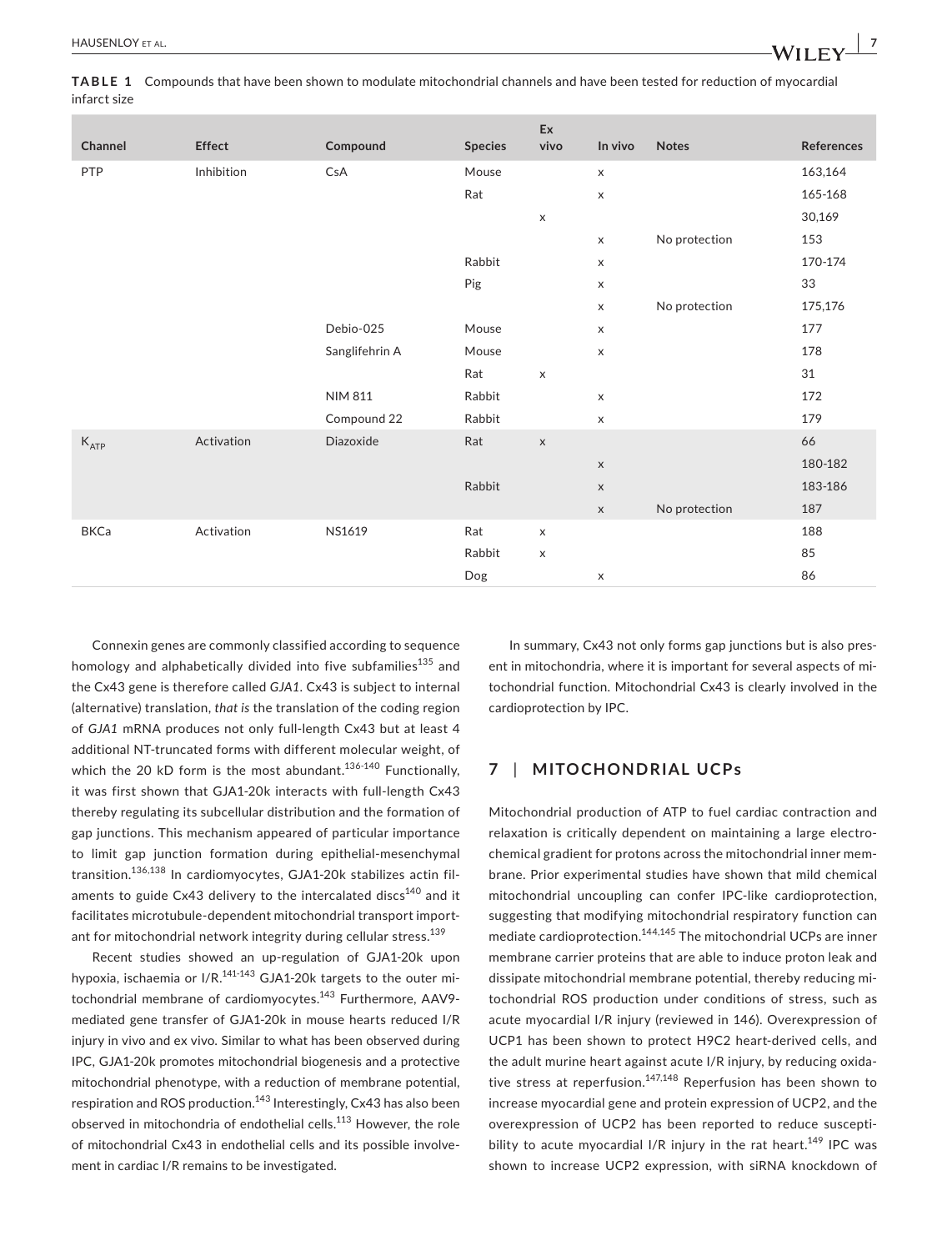UCP2 abolishing IPC cardioprotection.<sup>149</sup> Interestingly, delayed pre-conditioning has also been reported to up-regulate both UCP2 and UCP3 in the rat heart and reduce oxidative stress at reperfusion, with abrogation of UCP2 but not UCP3 blocking the cardioprotection elicited by delayed pre-conditioning, suggesting a role of UCP2 in mediating endogenous cardioprotection due to classical and delayed IPC.<sup>150</sup> A cardioprotective role for UCP3 has also been demonstrated, with mice deficient in UCP3 being more susceptible to acute myocardial  $I/R$  injury,<sup>151,152</sup> and cardiac arrhythmias.152 Interestingly, the cardioprotective effect of IPC was attenuated in these mice, suggesting a role for UCP3 as a mediator of IPC.<sup>152</sup>

In summary, overexpression of UCPs protects the myocardium against acute I/R injury, with UCP2 and UCP3 mediating the cardioprotection elicited by endogenous cardioprotection strategies such as IPC.

# **8** | **TR ANSL ATION OF MITOCHONDRIAL PROTECTION**

Although a large number of experimental studies have demonstrated MI size reduction with pharmacological agents that target mitochondrial channels in experimental small and large animal models of myocardial I/R injury, the translation of mitochondrial protective strategies into the clinical setting for patient benefit has been hugely disappointing. Amongst these, the most promising mitochondrial target, had been the PTP, given the substantial experimental data demonstrating MI size reduction using CsA to target PTP opening at reperfusion-although not all studies had been positive.<sup>34,153</sup> Despite, an initial small proof-of-concept clinical study in AMI patients demonstrating a reduction in MI size with CsA administered at time of reperfusion compared to control,  $29,154$  two subsequent large randomized controlled trials, CIRCUS and CYCLE, failed to report any benefit with CsA on either MI size reduction or clinical outcomes.155-157 The reasons for this failure to translate PTP inhibition for clinical benefit in AMI patients are not clear but have been attributed to: insufficient delivery of CsA to ischaemic cardiomyocytes and the presence of factors which are known to confound cardioprotection, such as co-morbidities (eg, age, diabetes), and co-medications (eg, platelet P2Y12 inhibitors). Interestingly, experimental data has shown that PTP inhibition using CsA to reduce MI size was ineffective in pre-diabetic Zucker obese rats compared to Zucker lean rats.<sup>158</sup> CsA has also been tested as a cardioprotective agent in the setting of cardiac surgery, where it has been shown to reduce the extent of peri-operative myocardial injury.<sup>159,160</sup> Other therapeutic strategies that target mitochondria to reduce MI size have also failed in AMI patients—these include elamipretide (a cell-permeable peptide suggested to preserve the integrity of cardiolipin),<sup>161</sup> and TRO40303 (suggested to inhibit the TSPO).<sup>162</sup>

In summary, despite there being substantial experimental data supporting the targeting of mitochondria as a therapeutic strategy to reduce MI size, the translation to the clinical setting for patient benefit has been disappointing. It may well be that other more potent PTP inhibitors that are CypD-independent, $^{22}$  may provide alternative cardioprotective strategies in future studies.

#### **9** | **CONCLUSIONS**

A number of mitochondrial ion channels in the IMM have been implicated as therapeutic targets for cardioprotection. The compounds used are summarized in Table 1. The mechanisms underlying the protective effects of these channels have not been fully elucidated and need further study. Of these channels, the mitochondrial PTP has been extensively investigated as a cardioprotective target in the pre-clinical setting using CsA to inhibit PTP opening at reperfusion, but the results in the clinical setting of AMI have been disappointing. Recent advances in the molecular identification of some of these mitochondrial ion channels (eg, MCU, PTP, Mito $K_{ATP}$ ) will be helpful in this regard and allow the design of new more specific modulators of these mitochondrial ion channels for translating cardioprotection into the clinical setting for patient benefit.

#### **CONFLICTS OF INTERESTS**

All authors have no conflicts or disclosures.

#### **AUTHOR CONTRIBUTION**

We confirm that all the authors are experts in this research topic and have contributed to the planning, writing and reviewing of this paper.

#### **ORCID**

*Henrique Gir[ao](https://orcid.org/0000-0003-0705-7539)* <https://orcid.org/0000-0002-5786-8447> *Fabio Di Lisa* <https://orcid.org/0000-0003-0705-7539>

#### **REFERENCES**

- 1. Bernardi P, Di Lisa F. The mitochondrial permeability transition pore: molecular nature and role as a target in cardioprotection. *J Mol Cell Cardiol*. 2015;78C:100-106.
- 2. Di Lisa F, Bernardi P. A CaPful of mechanisms regulating the mitochondrial permeability transition. *J Mol Cell Cardiol*. 2009;46:775-780.
- 3. Bernardi P, Petronilli V. The permeability transition pore as a mitochondrial calcium release channel: a critical appraisal. *J Bioenerg Biomembr*. 1996;28:131-138.
- 4. Altschuld RA, Hohl CM, Castillo LC, et al. Cyclosporin inhibits mitochondrial calcium efflux in isolated adult rat ventricular cardiomyocytes. *Am J Physiol Heart Circ Physiol*. 1992;262:H1699-H1704.
- 5. Elrod JW, Wong R, Mishra S, et al. Cyclophilin D controls mitochondrial pore-dependent Ca(2+) exchange, metabolic flexibility, and propensity for heart failure in mice. *J Clin Invest*. 2010;120:3680-3687.
- 6. Petronilli V, Nicolli A, Costantini P, et al. Regulation of the permeability transition pore, a voltage- dependent mitochondrial channel inhibited by cyclosporin A. *Biochim Biophys Acta*. 1994;1187:255-259.
- 7. Petronilli V, Penzo D, Scorrano L, et al. The mitochondrial permeability transition, release of cytochrome *c* and cell death.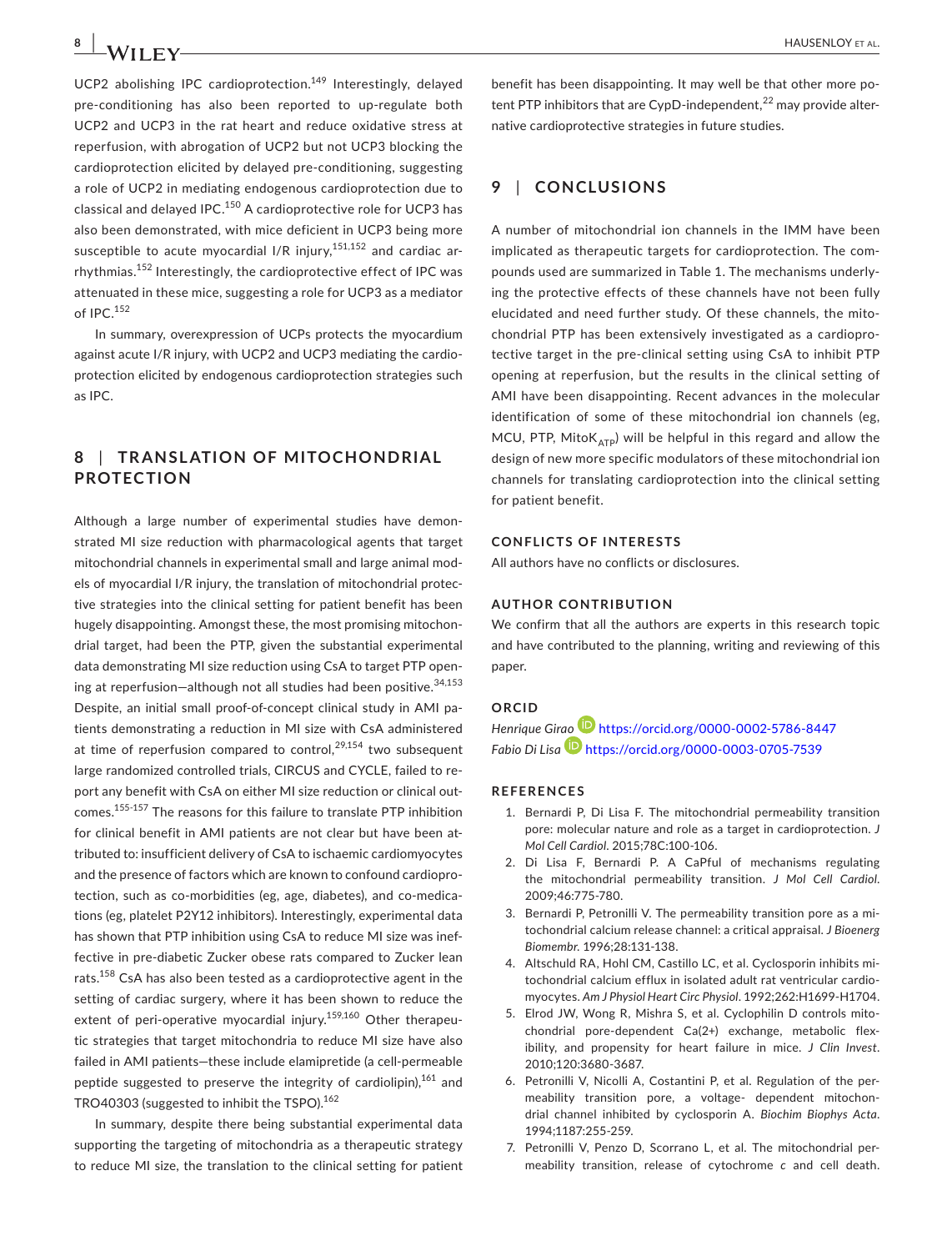Correlation with the duration of pore openings *in situ*. *J Biol Chem*. 2001;276:12030-12034.

- 8. Hausenloy D, Wynne A, Duchen M, et al. Transient mitochondrial permeability transition pore opening mediates preconditioning-induced protection. *Circulation*. 2004;109:1714-1717.
- 9. Di Lisa F, Carpi A, Giorgio V, et al. The mitochondrial permeability transition pore and cyclophilin D in cardioprotection. *Biochim Biophys Acta*. 2011;1813:1316-1322.
- 10. Carraro M, Checchetto V, Szabo I, et al. F-ATP synthase and the permeability transition pore: fewer doubts, more certainties. *FEBS Lett*. 2019;593:1542-1553.
- 11. Kokoszka JE, Waymire KG, Levy SE, et al. The ADP/ATP translocator is not essential for the mitochondrial permeability transition pore. *Nature*. 2004;427:461-465.
- 12. Baines CP, Kaiser RA, Sheiko T, et al. Voltage-dependent anion channels are dispensable for mitochondrial-dependent cell death. *Nat Cell Biol*. 2007;9:550-555.
- 13. Sileikyte J, Blachly-Dyson E, Sewell R, et al. Regulation of the mitochondrial permeability transition pore by the outer membrane does not involve the peripheral benzodiazepine receptor (TSPO). *J Biol Chem*. 2014;289(20):13769-13781.
- 14. Bernardi P, Di Lisa F, Fogolari F, et al. From ATP to PTP and back: a dual function for the mitochondrial ATP synthase. *Circ Res*. 2015;116:1850-1862.
- 15. Alavian KN, Beutner G, Lazrove E, et al. An uncoupling channel within the c-subunit ring of the F1FO ATP synthase is the mitochondrial permeability transition pore. *Proc Natl Acad Sci USA*. 2014;111:10580-10585.
- 16. Urbani A, Giorgio V, Carrer A, et al. Purified F-ATP synthase forms a Ca(2+)-dependent high-conductance channel matching the mitochondrial permeability transition pore. *Nat Commun*. 2019;10:4341.
- 17. Giorgio V, von Stockum S, Antoniel M, et al. Dimers of mitochondrial ATP synthase form the permeability transition pore. *Proc Natl Acad Sci USA*. 2013;110:5887-5892.
- 18. Antoniel M, Jones K, Antonucci S, et al. The unique histidine in OSCP subunit of F-ATP synthase mediates inhibition of the permeability transition pore by acidic pH. *EMBO Rep*. 2017;19:257-268.
- 19. Neginskaya MA, Solesio ME, Berezhnaya EV, et al. ATP synthase C-subunit-deficient mitochondria have a small cyclosporine A-sensitive channel, but lack the permeability transition pore. *Cell Rep*. 2019;26:11-17.e2.
- 20. Brustovetsky N, Klingenberg M. Mitochondrial ADP/ATP carrier can be reversibly converted into a large channel by  $Ca^{2+}$ . *Biochemistry*. 1996;35:8483-8488.
- 21. Karch J, Bround MJ, Khalil H, et al. Inhibition of mitochondrial permeability transition by deletion of the ANT family and CypD. *Sci Adv*. 2019;5:eaaw4597.
- 22. Antonucci S, Di Sante M, Sileikyte J, et al. A novel class of cardioprotective small-molecule PTP inhibitors. *Pharmacol Res*. 2019;151:104548.
- 23. Di Lisa F, Bernardi P. Mitochondria and ischemia-reperfusion injury of the heart: fixing a hole. *Cardiovasc Res*. 2006;70:191-199.
- 24. Halestrap AP, Clarke SJ, Javadov SA. Mitochondrial permeability transition pore opening during myocardial reperfusion-a target for cardioprotection. *Cardiovasc Res*. 2004;61:372-385.
- 25. Elrod JW, Molkentin JD. Physiologic functions of cyclophilin D and the mitochondrial permeability transition pore. *Circ J*. 2013;77:1111-1122.
- 26. Di Lisa F, Ziegler M. Pathophysiological relevance of mitochondria in NAD<sup>+</sup> metabolism. *FEBS Lett*. 2001;492:4-8.
- 27. Griffiths EJ, Halestrap AP. Mitochondrial non-specific pores remain closed during cardiac ischaemia, but open upon reperfusion. *Biochem J*. 1995;307:93-98.
- 28. Baines CP, Kaiser RA, Purcell NH, et al. Loss of cyclophilin D reveals a critical role for mitochondrial permeability transition in cell death. *Nature*. 2005;434:658-662.
- 29. Piot C, Croisille P, Staat P, et al. Effect of cyclosporine on reperfusion injury in acute myocardial infarction. *N Engl J Med*. 2008;359:473-481.
- 30. Hausenloy DJ, Maddock HL, Baxter GF, et al. Inhibiting mitochondrial permeability transition pore opening: a new paradigm for myocardial preconditioning? *Cardiovasc Res*. 2002;55:534-543.
- 31. Hausenloy DJ, Duchen MR, Yellon DM. Inhibiting mitochondrial permeability transition pore opening at reperfusion protects against ischaemia-reperfusion injury. *Cardiovasc Res*. 2003;60:617-625.
- 32. Hausenloy DJ, Boston-Griffiths EA, Yellon DM. Cyclosporin A and cardioprotection: from investigative tool to therapeutic agent. *Br J Pharmacol*. 2012;165:1235-1245.
- 33. Skyschally A, Schulz R, Heusch G. Cyclosporine A at reperfusion reduces infarct size in pigs. *Cardiovasc Drugs Ther*. 2010;24:85-87.
- 34. Karlsson LO, Bergh N, Cyclosporine GL. Cyclosporine A, 2.5 mg/kg, does not reduce myocardial infarct size in a porcine model of ischemia and reperfusion. *J Cardiovasc Pharmacol Ther*. 2012;17:159-163.
- 35. Argaud L, Gateau-Roesch O, Raisky O, et al. Postconditioning inhibits mitochondrial permeability transition. *Circulation*. 2005;111:194-197.
- 36. Hausenloy DJ, Yellon DM, Mani-Babu S, et al. Preconditioning protects by inhibiting the mitochondrial permeability transition. *Am J Physiol Heart Circ Physiol*. 2004;287:H841-H849.
- 37. Bøtker HE, Hausenloy D, Andreadou I, et al. Practical guidelines for rigor and reproducibility in preclinical and clinical studies on cardioprotection. *Basic Res Cardiol*. 2018;113:39.
- 38. Bernardi P, Di Lisa F. Cyclosporine before PCI in acute myocardial infarction. *N Engl J Med*. 2016;374:89-90.
- 39. Carafoli E. Intracellular calcium homeostasis. *Annu Rev Biochem*. 1987;56:395-433.
- 40. Bers DM. Calcium cycling and signaling in cardiac myocytes. *Annu Rev Physiol*. 2008;70:23-49.
- 41. Eisner DA, Caldwell JL, Kistamás K, et al. Calcium and excitation-contraction coupling in the heart. *Circ Res*. 2017;121:181-195.
- 42. Williams GS, Boyman L, Lederer WJ. Mitochondrial calcium and the regulation of metabolism in the heart. *J Mol Cell Cardiol*. 2015;78:35-45.
- 43. Maack C, O'Rourke B. Excitation-contraction coupling and mitochondrial energetics. *Basic Res Cardiol*. 2007;102:369-392.
- 44. Zhou B, Tian R. Mitochondrial dysfunction in pathophysiology of heart failure. *J Clin Investig*. 2018;128:3716-3726.
- 45. Bertero E, Maack C. Calcium signaling and reactive oxygen species in mitochondria. *Circ Res*. 2018;122:1460-1478.
- 46. Carafoli E. Historical review: mitochondria and calcium: ups and downs of an unusual relationship. *Trends Biochem Sci*. 2003;28:175-181.
- 47. De Stefani D, Rizzuto R, Pozzan T. Enjoy the trip: calcium in mitochondria back and forth. *Annu Rev Biochem*. 2016;85:161-192.
- 48. Williams GSB, Boyman L, Chikando AC, et al. Mitochondrial calcium uptake. *Proc Natl Acad Sci USA*. 2013;110:10479-10486.
- 49. Palty R, Silverman WF, Hershfinkel M, et al. NCLX is an essential component of mitochondrial Na+/Ca2+ exchange. *Proc Natl Acad Sci USA*. 2010;107:436-441.
- 50. Baughman JM, Perocchi F, Girgis HS, et al. Integrative genomics identifies MCU as an essential component of the mitochondrial calcium uniporter. *Nature*. 2011;476:341-345.
- 51. De Stefani D, Raffaello A, Teardo E, et al. A forty-kilodalton protein of the inner membrane is the mitochondrial calcium uniporter. *Nature*. 2011;476:336-340.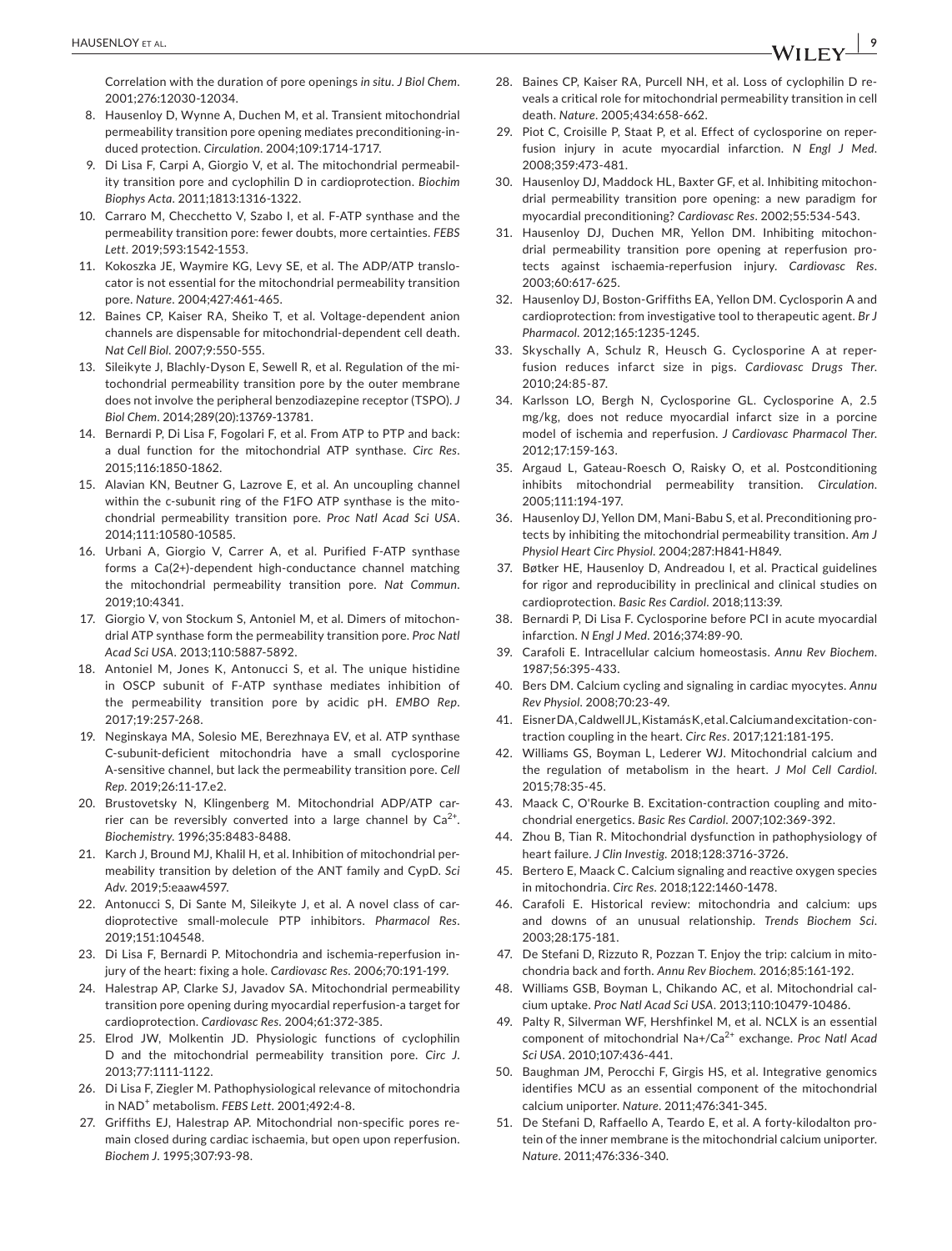# **10 b A**/**II EV b AUSENLOY** ET AL.

- 52. Perocchi F, Gohil VM, Girgis HS, et al. MICU1 encodes a mitochondrial EF hand protein required for Ca(2+) uptake. *Nature*. 2010;467:291-296.
- 53. Penna E, Espino J, De Stefani D, et al. The MCU complex in cell death. *Cell Calcium*. 2018;69:73-80.
- 54. Mallilankaraman K, Doonan P, Cárdenas C, et al. MICU1 is an essential gatekeeper for MCU-mediated mitochondrial Ca(2+) uptake that regulates cell survival. *Cell*. 2012;151:630-644.
- 55. Csordás G, Golenár T, Seifert E, et al. MICU1 controls both the threshold and cooperative activation of the mitochondrial Ca(2)(+) uniporter. *Cell Metab*. 2013;17:976-987.
- 56. Joseph SK, Booth DM, Young MP, et al. Redox regulation of ER and mitochondrial Ca(2+) signaling in cell survival and death. *Cell Calcium*. 2019;79:89-97.
- 57. Liu JC, Parks RJ, Liu J, et al. The in vivo biology of the mitochondrial calcium uniporter. *Adv Exp Med Biol*. 2017;982:49-63.
- 58. Pan X, Liu J, Nguyen T, et al. The physiological role of mitochondrial calcium revealed by mice lacking the mitochondrial calcium uniporter. *Nat Cell Biol*. 2013;15:1464-1472.
- 59. Rasmussen TP, Wu Y, Joiner M-L, et al. Inhibition of MCU forces extramitochondrial adaptations governing physiological and pathological stress responses in heart. *Proc Natl Acad Sci*. 2015;112(29):9129-9134.
- 60. Luongo T, Lambert J, Yuan A, et al. The mitochondrial calcium uniporter matches energetic supply with cardiac workload during stress and modulates permeability transition. *Cell Rep*. 2015;12:23-34.
- 61. Kwong J, Lu X, Correll R, et al. The mitochondrial calcium uniporter selectively matches metabolic output to acute contractile stress in the heart. *Cell Rep*. 2015;12:15-22.
- 62. Luongo TS, Lambert JP, Gross P, et al. The mitochondrial Na(+)/ Ca(2+) exchanger is essential for Ca(2+) homeostasis and viability. *Nature*. 2017;545:93-97.
- 63. Smith CO, Nehrke K, Brookes PS. The Slo(w) path to identifying the mitochondrial channels responsible for ischemic protection. *Biochem J*. 2017;474:2067-2094.
- 64. Szabo I, Zoratti M. Mitochondrial channels: ion fluxes and more. *Physiol Rev*. 2014;94:519-608.
- 65. O'Rourke B . Mitochondrial ion channels. *Annu Rev Physiol*. 2006;69:19-49.
- 66. Garlid KD, Paucek P, Yarov-Yarovoy V, et al. Cardioprotective effect of diazoxide and its interaction with mitochondrial ATPsensitive K+ channels. Possible mechanism of cardioprotection. *Circ Res*. 1997;81:1072-1082.
- 67. Murata M, Akao M, O'Rourke B, et al. Mitochondrial ATP-sensitive potassium channels attenuate matrix Ca(2+) overload during simulated ischemia and reperfusion: possible mechanism of cardioprotection. *Circ Res*. 2001;89:891-898.
- 68. Foster DB, Ho AS, Rucker J, et al. Mitochondrial ROMK channel is a molecular component of mitoK(ATP). *Circ Res*. 2012;111:446-454.
- 69. Gross GJ, Fryer RM. Sarcolemmal versus mitochondrial ATPsensitive K+ channels and myocardial preconditioning. *Circ Res*. 1999;84:973-979.
- 70. Paggio A, Checchetto V, Campo A, et al. Identification of an ATP-sensitive potassium channel in mitochondria. *Nature*. 2019;572:609-613.
- 71. Garlid KD. Cation transport in mitochondria–the potassium cycle. *Biochem Biophys Acta*. 1996;1275:123-126.
- 72. Inoue I, Nagase H, Kishi K, et al. ATP-sensitive K+ channel in the mitochondrial inner membrane. *Nature*. 1991;352:244-247.
- 73. Paucek P, Mironova G, Mahdi F, et al. Reconstitution and partial purification of the glibenclamide-sensitive, ATP-dependent K+ channel from rat liver and beef heart mitochondria. *J Biol Chem*. 1992;267:26062-26069.
- 74. Ashcroft FM. Adenosine 5'-triphosphate-sensitive potassium channels. *Annu Rev Neurosci*. 1988;11:97-118.
- 75. Nichols CG. KATP channels as molecular sensors of cellular metabolism. *Nature*. 2006;440:470-476.
- 76. Noma A. ATP-regulated K+ channels in cardiac muscle. *Nature*. 1983;305:147-148.
- 77. Nichols CG. Adenosine triphosphate-sensitive potassium currents in heart disease and cardioprotection. *Card Electrophysiol Clin*. 2016;8:323-335.
- 78. Liu Y, Sato T, O'Rourke B, et al. Mitochondrial ATP-dependent potassium channels: novel effectors of cardioprotection? *Circulation*. 1998;97:2463-2469.
- 79. Sato T, Sasaki N, Seharaseyon J, et al. Selective pharmacological agents implicate mitochondrial but not sarcolemmal K(ATP) channels in ischemic cardioprotection. *Circulation*. 2000;101:2418-2423.
- 80. Garlid KD, Paucek P, Yarov-Yarovoy V, et al. The mitochondrial KATP channel as a receptor for potassium channel openers. *J Biol Chem*. 1996;271:8796-8799.
- 81. Grover GJ, Garlid KD. ATP-sensitive potassium channels: a review of their cardioprotective pharmacology. *J Mol Cell Cardiol*. 2000;32:677-695.
- 82. Ardehali H, Chen Z, Ko Y, et al. Multiprotein complex containing succinate dehydrogenase confers mitochondrial ATP-sensitive K+ channel activity. *Proc Natl Acad Sci USA*. 2004;101:11880-11885.
- 83. Costa AD, Jakob R, Costa CL, et al. The mechanism by which the mitochondrial ATP-sensitive  $K^+$  channel opening and  $H_2O_2$ inhibit the mitochondrial permeability transition. *J Biol Chem*. 2006;281:20801-20808.
- 84. Heinzel FR, Luo Y, Li X, et al. Impairment of diazoxide-induced formation of reactive oxygen species and loss of cardioprotection in connexin 43 deficient mice. *Circ Res*. 2005;97:583-586.
- 85. Xu W, Liu Y, Wang S, et al. Cytoprotective role of  $Ca<sup>2+</sup>$  activated K+ channels in the cardiac inner mitochondrial membrane. *Science*. 2002;298:1029-1033.
- 86. Shintani Y, Node K, Asanuma H, et al. Opening of Ca<sup>2+</sup>-activated K+ channels is involved in ischemic preconditioning in canine hearts. *J Mol Cell Cardiol*. 2004;37:1213-1218.
- 87. Sato T, Saito T, Saegusa N, et al. Mitochondrial Ca<sup>2+</sup>-activated K+ channels in cardiac myocytes: a mechanism of the cardioprotective effect and modulation by protein kinase A. *Circulation*. 2005;111:198-203.
- 88. Stowe DF, Aldakkak M, Camara AK, et al. Cardiac mitochondrial preconditioning by Big  $Ca^{2+}$ -sensitive K+ channel opening requires superoxide radical generation. *Am J Physiol Heart Circ Physiol*. 2006;290:H434-H440.
- 89. Goswami SK, Ponnalagu D, Hussain AT, et al. Expression and activation of BKCa channels in mice protects against ischemia-reperfusion injury of isolated hearts by modulating mitochondrial function. *Front Cardiovasc Med*. 2018;5:194.
- 90. Wang X, Yin C, Xi L, et al. Opening of  $Ca<sup>2+</sup>$ -activated K+ channels triggers early and delayed preconditioning against I/R injury independent of NOS in mice. *Am J Physiol Heart Circ Physiol*. 2004;287:H2070-H2077.
- 91. Huhn R, Heinen A, Weber NC, et al. Ischaemic and morphine-induced post-conditioning: impact of mK(Ca) channels. *Br J Anaesth*. 2010;105:589-595.
- 92. Gao Q, Hu J, Hu J, et al. Calcium activated potassium channel and protein kinase C participate in the cardiac protection of remote post conditioning. *Pak J Pharm Sci*. 2013;26:285-290.
- 93. Cao Y, Zhang S-Z, Zhao S-Q, et al. The mitochondrial Ca(2+) activated K(+) channel contributes to cardioprotection by limb remote ischemic preconditioning in rat. *Life Sci*. 2011;88:1026-1030.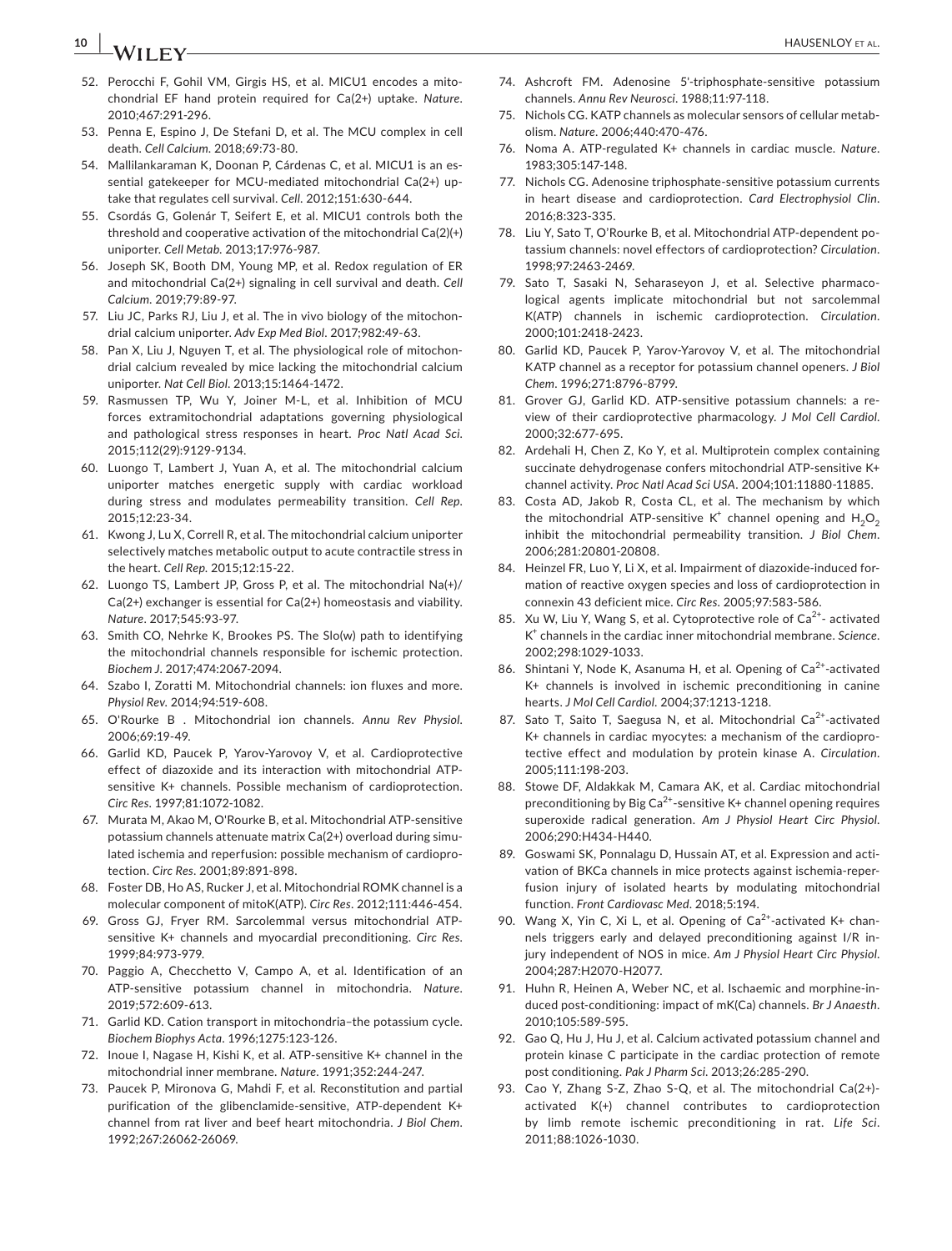- 94. Meens MJ, Kwak BR, Duffy HS. Role of connexins and pannexins in cardiovascular physiology. *Cell Mol Life Sci*. 2015;72:2779-2792.
- 95. Leybaert L, Lampe PD, Dhein S, et al. Connexins in cardiovascular and neurovascular health and disease: pharmacological implications. *Pharmacol Rev*. 2017;69:396-478.
- 96. Schulz R, Görge PM, Görbe A, et al. Connexin 43 is an emerging therapeutic target in ischemia/reperfusion injury, cardioprotection and neuroprotection. *Pharmacol Ther*. 2015;153:90-106.
- 97. Dang X, Doble BW, Kardami E. The carboxy-tail of connexin-43 localizes to the nucleus and inhibits cell growth. *Mol Cell Biochem*. 2003;242:35-38.
- 98. Zhao X, Tang X, Ma T, et al. Levonorgestrel inhibits human endometrial cell proliferation through the upregulation of gap junctional intercellular communication via the nuclear translocation of Ser255 phosphorylated Cx43. *Biomed Res Int*. 2015;2015:758684.
- 99. Sun J, Nguyen T, Aponte AM, et al. Ischaemic preconditioning preferentially increases protein S-nitrosylation in subsarcolemmal mitochondria. *Cardiovasc Res*. 2015;106:227-236.
- 100. Srisakuldee W, Makazan Z, Nickel BE, et al. The FGF-2-triggered protection of cardiac subsarcolemmal mitochondria from calcium overload is mitochondrial connexin 43-dependent. *Cardiovasc Res*. 2014;103:72-80.
- 101. Koncsos G, Varga ZV, Baranyai T, et al. Nagarse treatment of cardiac subsarcolemmal and interfibrillar mitochondria leads to artefacts in mitochondrial protein quantification. *J Pharmacol Toxicol Methods*. 2018;91:50-58.
- 102. García-Niño WR, Correa F, Rodríguez-Barrena JI, et al. Cardioprotective kinase signaling to subsarcolemmal and interfibrillar mitochondria is mediated by caveolar structures. *Basic Res Cardiol*. 2017;112:15.
- 103. Boengler K, Stahlhofen S, Sand A, et al. Presence of connexin 43 in subsarcolemmal, but not in interfibrillar cardiomyocyte mitochondria. *Basic Res Cardiol*. 2009;104:141-147.
- 104. Soares AR, Martins-Marques T, Ribeiro-Rodrigues T, et al. Gap junctional protein Cx43 is involved in the communication between extracellular vesicles and mammalian cells. *Sci Rep*. 2015;5:13243.
- 105. Martins-Marques T, Ribeiro-Rodrigues T, Batista-Almeida D, et al. Biological functions of Connexin43 beyond intercellular communication. *Trends Cell Biol*. 2019;29:835-847.
- 106. Ribeiro-Rodrigues TM, Martins-Marques T, Morel S, et al. Role of connexin 43 in different forms of intercellular communication - gap junctions, extracellular vesicles and tunnelling nanotubes. *J Cell Sci*. 2017;130:3619-3630.
- 107. Bell CL, Shakespeare TI, Smith AR, et al. Visualization of annular gap junction vesicle processing: the interplay between annular gap junctions and mitochondria. *Int J Mol Sci*. 2018;20:44.
- 108. Boengler K, Ruiz-Meana M, Gent S, et al. Mitochondrial connexin 43 impacts on respiratory complex I activity and mitochondrial oxygen consumption. *J Cell Mol Med*. 2012;16:1649-1655.
- 109. Soetkamp D, Nguyen TT, Menazza S, et al. S-nitrosation of mitochondrial connexin 43 regulates mitochondrial function. *Basic Res Cardiol*. 2014;109:433.
- 110. Pecoraro M, Pinto A, Popolo A. Inhibition of Connexin 43 translocation on mitochondria accelerates CoCl2-induced apoptotic response in a chemical model of hypoxia. *Toxicol In Vitro*. 2018;47:120-128.
- 111. Boengler K, Ungefug E, Heusch G, et al. Connexin 43 impacts on mitochondrial potassium uptake. *Front Pharmacol*. 2013;4:73.
- 112. Gadicherla AK, Wang N, Bulic M, et al. Mitochondrial Cx43 hemichannels contribute to mitochondrial calcium entry and cell death in the heart. *Basic Res Cardiol*. 2017;112:27.
- 113. Boengler K, Schulz R. Connexin 43 and mitochondria in cardiovascular health and disease. *Adv Exp Med Biol*. 2017;982:227-246.
- 114. Goubaeva F, Mikami M, Giardina S, et al. Cardiac mitochondrial connexin 43 regulates apoptosis. *Biochem Biophys Res Comm*. 2007;352:97-103.
- 115. Chung YW, Lagranha C, Chen Y, et al. Targeted disruption of PDE3B, but not PDE3A, protects murine heart from ischemia/ reperfusion injury. *Proc Natl Acad Sci USA*. 2015;112(17):E2253 -E2262.
- 116. Yang F, Chen WL, Zheng MZ, et al. Heat shock protein 90 mediates anti-apoptotic effect of diazoxide by preventing the cleavage of Bid in hypothermic preservation rat hearts. *J Heart Lung Transplant*. 2011;30:928-934.
- 117. Martins-Marques T, Anjo SI, Pereira P, et al. Interacting network of the gap junction (GJ) protein connexin43 (Cx43) is modulated by ischemia and reperfusion in the heart. *Mol Cell Proteomics*. 2015;14:3040-3055.
- 118. Denuc A, Núñez E, Calvo E, et al. New protein-protein interactions of mitochondrial connexin 43 in mouse heart. *J Cell Mol Med*. 2016;20:794-803.
- 119. Boengler K, Lochnit G, Schulz R. Mitochondria, "THE" target of myocardial conditioning. *Am J Physiol Heart Circ Physiol*. 2018;315:H1215-H1231.
- 120. Zerbes RM, van der Klei IJ, Veenhuis M, et al. Mitofilin complexes: conserved organizers of mitochondrial membrane architecture. *Biol Chem*. 2012;393:1247-1261.
- 121. Waza AA, Andrabi K, Hussain MU. Protein kinase C (PKC) mediated interaction between conexin43 (Cx43) and K(+)(ATP) channel subunit (Kir6.1) in cardiomyocyte mitochondria: Implications in cytoprotection against hypoxia induced cell apoptosis. *Cell Signal*. 2014;26:1909-1917.
- 122. Kirca M, Kleinbongard P, Soetkamp D, et al. Interaction between connexin 43 and nitric oxide synthase in mice heart mitochondria. *J Cell Mol Med*. 2015;19:815-825.
- 123. Schwanke U, Konietzka I, Duschin A, et al. No ischemic preconditioning in heterozygous connexin43-deficient mice. *Am J Physiol Heart Circ Physiol*. 2002;283:H1740-H1742.
- 124. Li X, Heinzel FR, Boengler K, et al. Role of connexin 43 in ischemic preconditioning does not involve intercellular communication through gap junctions. *J Mol Cell Cardiol*. 2004;36:161-163.
- 125. Rodriguez-Sinovas A, Boengler K, Cabestrero A, et al. Translocation of connexin 43 to the inner mitochondrial membrane of cardiomyocytes through the heat shock protein 90-dependent TOM pathway and its importance for cardioprotection. *Circ Res*. 2006;99:93-101.
- 126. Penna C, Perrelli M-G, Raimondo S, et al. Postconditioning induces an anti-apoptotic effect and preserves mitochondrial integrity in isolated rat hearts. *Biochem Biophys Acta*. 2009;1787:794-801.
- 127. Totzeck A, Boengler K, van de Sand A, et al. No impact of protein phosphatases on connexin 43 phosphorylation in ischemic preconditioning. *Am J Physiol Heart Circ Physiol*. 2008;295:H2106-H2112.
- 128. Ruiz-Meana M, Núñez E, Miro-Casas E, et al. Ischemic preconditioning protects cardiomyocyte mitochondria through mechanisms independent of cytosol. *J Mol Cell Cardiol*. 2014;68:79-88.
- 129. Rodríguez-Sinovas A, Ruiz-Meana M, Denuc A, et al. Mitochondrial Cx43, an important component of cardiac preconditioning. *Biochem Biophys Acta*. 2018;1860:174-181.
- 130. Boengler K, Heusch G, Schulz R. Nuclear-encoded mitochondrial proteins and their role in cardioprotection. *Biochem Biophys Acta*. 2011;1813:1286-1294.
- 131. Tu R-H, Li Q-J, Huang Z, et al. Novel functional role of heat shock protein 90 in mitochondrial connexin 43-mediated hypoxic postconditioning. *Cell Physiol Biochem*. 2017;44:982-997.
- 132. Morel S, Christoffersen C, Axelsen LN, et al. Sphingosine-1 phosphate reduces ischaemia-reperfusion injury by phosphorylating the gap junction protein Connexin43. *Cardiovasc Res*. 2016;109:385-396.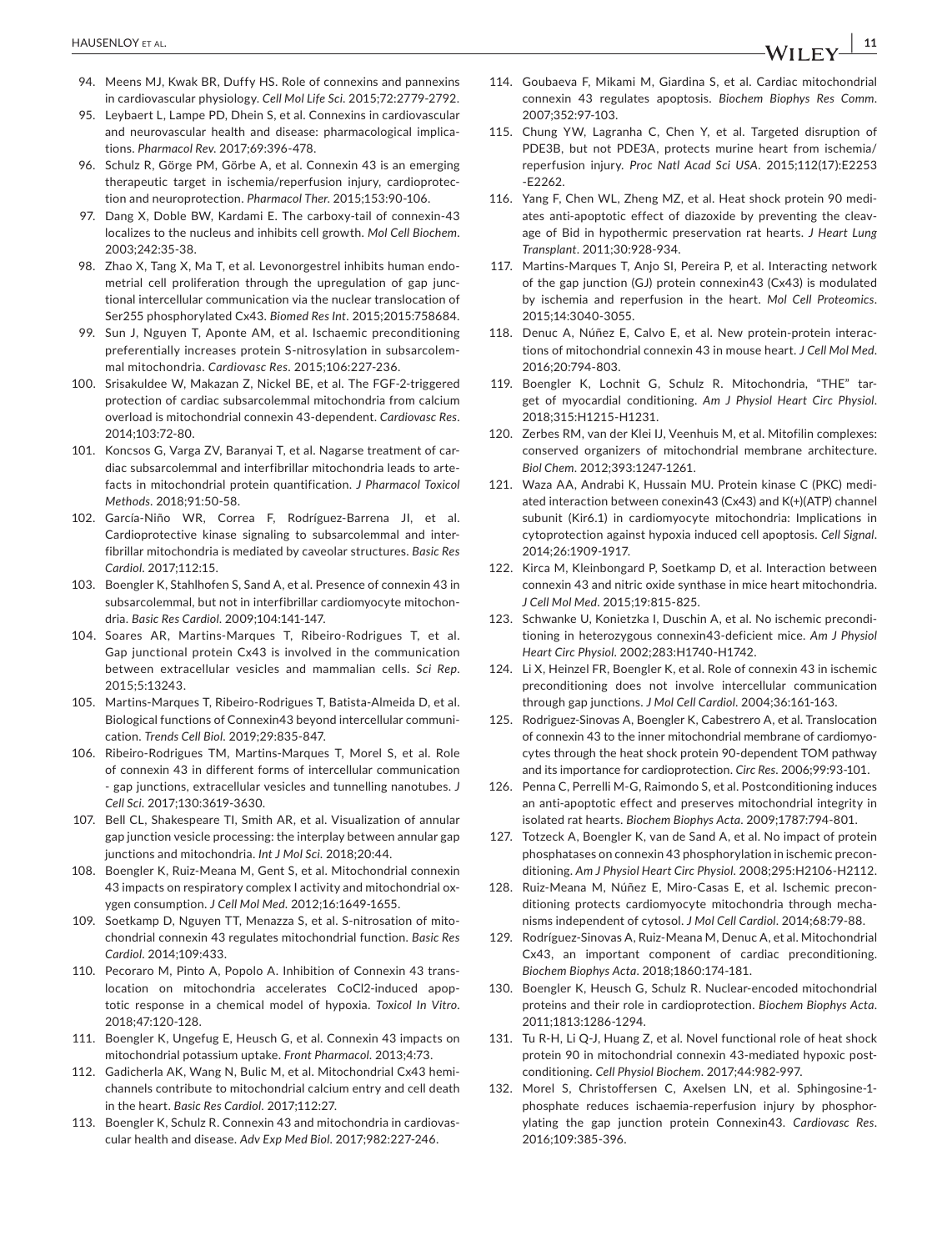# **12 b A**/**II EV b AUSENLOY** ET AL.

- 133. Jiang J, Hoagland D, Palatinus JA, et al. Interaction of alpha carboxyl terminus 1 peptide with the connexin 43 carboxyl terminus preserves left ventricular function after ischemia-reperfusion injury. *J Am Heart Assoc*. 2019;8:e012385.
- 134. Heusch G, Büchert A, Feldhaus S, et al. No loss of cardioprotection by postconditioning in connexin 43-deficient mice. *Basic Res Cardiol*. 2006;101:354-356.
- 135. Abascal F, Zardoya R. Evolutionary analyses of gap junction protein families. *Biochem Biophys Acta*. 2013;1828:4-14.
- 136. Smyth JW, Shaw RM. Autoregulation of connexin43 gap junction formation by internally translated isoforms. *Cell Rep*. 2013;5:611-618.
- 137. Salat-Canela C, Sesé M, Peula C, et al. Internal translation of the connexin 43 transcript. *Cell Commun Signal*. 2014;12:31.
- 138. James CC, Zeitz MJ, Calhoun PJ, et al. Altered translation initiation of Gja1 limits gap junction formation during epithelial-mesenchymal transition. *Mol Biol Cell*. 2018.29(7):797-808.
- 139. Fu Y, Zhang S-S, Xiao S, et al. Cx43 isoform GJA1-20k promotes microtubule dependent mitochondrial transport. *Front Physiol*. 2017;8:905.
- 140. Basheer WA, Xiao S, Epifantseva I, et al. GJA1-20k arranges actin to guide Cx43 delivery to cardiac intercalated discs. *Circ Res*. 2017;121:1069-1080.
- 141. Zeitz MJ, Calhoun PJ, James CC, et al. Dynamic UTR usage regulates alternative translation to modulate gap junction formation during stress and aging. *Cell Rep*. 2019;27:2737-2747.e5.
- 142. Ul-Hussain M, Olk S, Schoenebeck B, et al. Internal ribosomal entry site (IRES) activity generates endogenous carboxyl-terminal domains of Cx43 and is responsive to hypoxic conditions. *J Biol Chem*. 2014;289:20979-20990.
- 143. Basheer WA, Fu Y, Shimura D, et al. Stress response protein GJA1- 20k promotes mitochondrial biogenesis, metabolic quiescence, and cardioprotection against ischemia/reperfusion injury. *JCI Insight*. 2018;3(20):1-20.
- 144. Brennan J, Southworth R, Medina R, et al. Mitochondrial uncoupling, with low concentration FCCP, induces ROS-dependent cardioprotection independent of KATP channel activation. *Cardiovasc Res*. 2006;72:313-321.
- 145. Minners J, van den Bos EJ, Yellon DM, et al. Dinitrophenol, cyclosporin A, and trimetazidine modulate preconditioning in the isolated rat heart: support for a mitochondrial role in cardioprotection. *Cardiovasc Res*. 2000;47:68-73.
- 146. Cadenas S. Mitochondrial uncoupling, ROS generation and cardioprotection. *Biochim Biophys Acta Bioenerg*. 2018;1859:940-950.
- 147. Hoerter J, Gonzalez-Barroso M-D-M, Couplan E, et al. Mitochondrial uncoupling protein 1 expressed in the heart of transgenic mice protects against ischemic-reperfusion damage. *Circulation*. 2004;110:528-533.
- 148. Bienengraeber M, Ozcan C, Terzic A. Stable transfection of UCP1 confers resistance to hypoxia/reoxygenation in a heart-derived cell line. *J Mol Cell Cardiol*. 2003;35:861-865.
- 149. Wu H, Ye M, Liu DI, et al. UCP2 protect the heart from myocardial ischemia/reperfusion injury via induction of mitochondrial autophagy. *J Cell Biochem*. 2019;120:15455-15466.
- 150. McLeod CJ, Aziz A, Hoyt RF, et al. Uncoupling proteins 2 and 3 function in concert to augment tolerance to cardiac ischemia. *J Biol Chem*. 2005;280:33470-33476.
- 151. Perrino C, Schiattarella GG, Sannino A, et al. Genetic deletion of uncoupling protein 3 exaggerates apoptotic cell death in the ischemic heart leading to heart failure. *J Am Heart Assoc*. 2013;2:e000086.
- 152. Ozcan C, Palmeri M, Horvath TL, et al. Role of uncoupling protein 3 in ischemia-reperfusion injury, arrhythmias, and preconditioning. *Am J Physiol Heart Circ Physiol*. 2013;304:H1192-H1200.
- 153. Paulis D, Chiari P, Teixeira G, et al. Cyclosporine A at reperfusion fails to reduce infarct size in the in vivo rat heart. *Basic Res Cardiol*. 2013;108:379.
- 154. Hausenloy DJ, Yellon DM. Time to take myocardial reperfusion injury seriously. *N Engl J Med*. 2008;359:518-520.
- 155. Hausenloy DJ, Yellon DM. Targeting myocardial reperfusion injury-the search continues. *N Engl J Med*. 2015;373:1073-1075.
- 156. Ottani F, Latini R, Staszewsky L, et al. Cyclosporine A in reperfused myocardial infarction: the multicenter, controlled, open-label CYCLE trial. *J Am Coll Cardiol*. 2016;67:365-374.
- 157. Cung T-T, Morel O, Cayla G, et al. Cyclosporine before PCI in patients with acute myocardial infarction. *N Engl J Med*. 2015;373:1021-1031.
- 158. Huhn R, Heinen A, Hollmann MW, et al. Cyclosporine A administered during reperfusion fails to restore cardioprotection in prediabetic Zucker obese rats in vivo. *Nutr Metab Cardiovasc Dis*. 2010;20:706-712.
- 159. Chiari P, Angoulvant D, Mewton N, et al. Cyclosporine protects the heart during aortic valve surgery. *Anesthesiology*. 2014;121:232-238.
- 160. Hausenloy DJ, Kunst G, Boston-Griffiths E, et al. The effect of cyclosporin-A on peri-operative myocardial injury in adult patients undergoing coronary artery bypass graft surgery: a randomised controlled clinical trial. *Heart*. 2014;100:544-549.
- 161. Gibson CM, Giugliano RP, Kloner RA, et al. EMBRACE STEMI study: a Phase 2a trial to evaluate the safety, tolerability, and efficacy of intravenous MTP-131 on reperfusion injury in patients undergoing primary percutaneous coronary intervention. *Eur Heart J*. 2016;37:1296-1303.
- 162. Atar D, Arheden H, Berdeaux A, et al. Effect of intravenous TRO40303 as an adjunct to primary percutaneous coronary intervention for acute ST-elevation myocardial infarction: MITOCARE study results. *Eur Heart J*. 2015;36:112-119.
- 163. Boengler K, Hilfiker-Kleiner D, Heusch G, et al. Inhibition of permeability transition pore opening by mitochondrial STAT3 and its role in myocardial ischemia/reperfusion. *Basic Res Cardiol*. 2010;105:771-785.
- 164. Gomez L, Paillard M, Thibault H, et al. Inhibition of GSK3beta by postconditioning is required to prevent opening of the mitochondrial permeability transition pore during reperfusion. *Circulation*. 2008;117:2761-2768.
- 165. Xie JR, Yu LN. Cardioprotective effects of cyclosporine A in an in vivo model of myocardial ischemia and reperfusion. *Acta Anaesthesiol Scand*. 2007;51:909-913.
- 166. Squadrito F, Altavilla D, Squadrito G, et al. Cyclosporin-A reduces leukocyte accumulation and protects against myocardial ischaemia reperfusion injury in rats. *Eur J Pharmacol*. 1999;364:159-168.
- 167. Ikeda Y, Miura T, Sakamoto J, et al. Activation of ERK and suppression of calcineurin are interacting mechanisms of cardioprotection afforded by delta-opioid receptor activation. *Basic Res Cardiol*. 2006;101:418-426.
- 168. Niemann CU, Saeed M, Akbari H, et al. Close association between the reduction in myocardial energy metabolism and infarct size: dose-response assessment of cyclosporine. *J Pharmacol Exp Ther*. 2002;302:1123-1128.
- 169. Fang J, Wu L, Chen L. Postconditioning attenuates cardiocyte ultrastructure injury and apoptosis by blocking mitochondrial permeability transition in rats. *Acta Cardiol*. 2008;63:377-387.
- 170. Leshnower BG, Kanemoto S, Matsubara M, et al. Cyclosporine preserves mitochondrial morphology after myocardial ischemia/ reperfusion independent of calcineurin inhibition. *Ann Thorac Surg*. 2008;86:1286-1292.
- 171. Wang C, Neff DA, Krolikowski JG, et al. The influence of B-cell lymphoma 2 protein, an antiapoptotic regulator of mitochondrial permeability transition, on isoflurane-induced and ischemic postconditioning in rabbits. *Anesth Analg*. 2006;102:1355-1360.
- 172. Argaud L, Gateauroesch O, Muntean D, et al. Specific inhibition of the mitochondrial permeability transition prevents lethal reperfusion injury. *J Mol Cell Cardiol*. 2005;38:367-374.